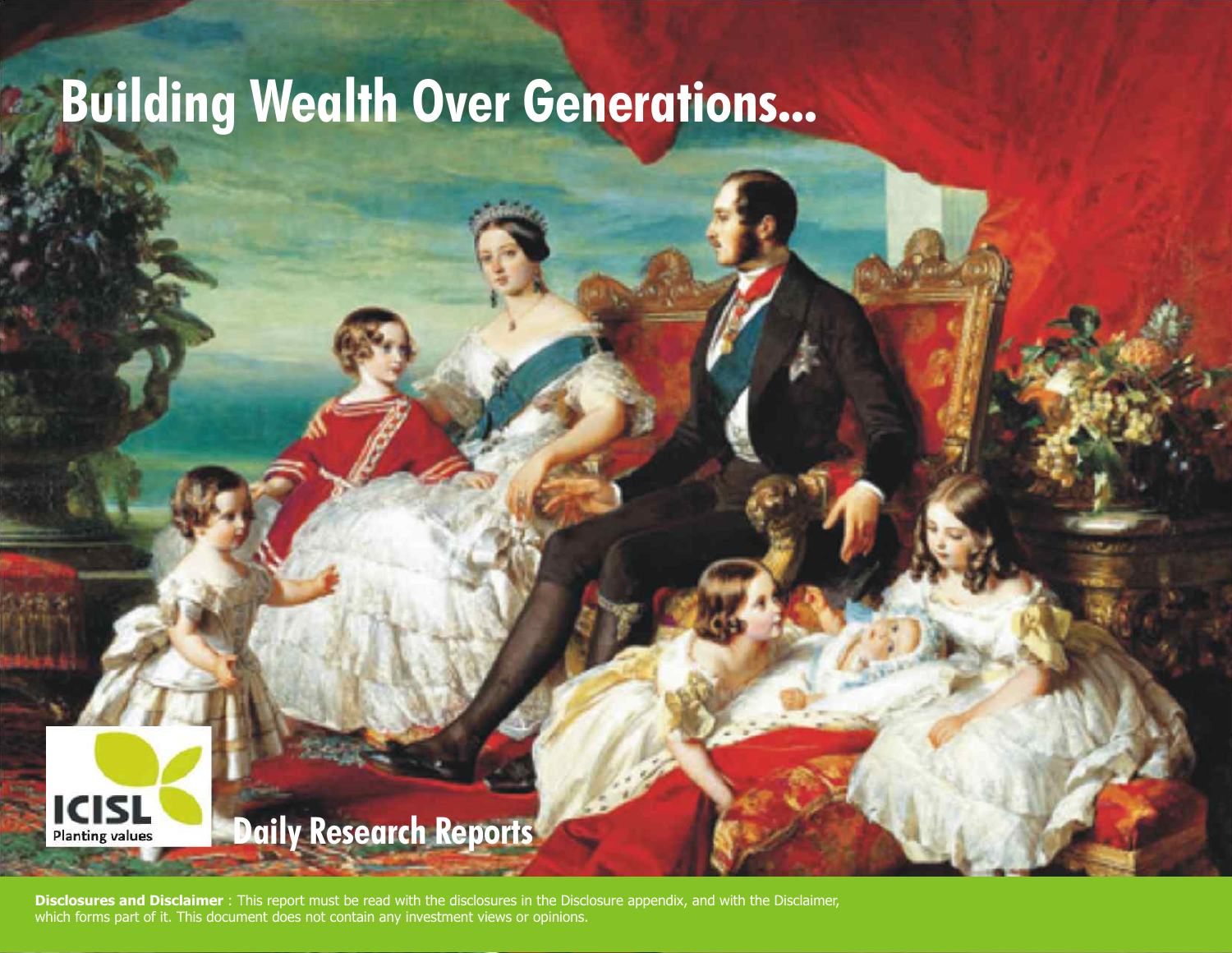# **A Legacy of Wealth Building Plan.**

**Friday 16th March, 2018**

## Welcome Note

Welcome to India Cements Investment Services Ltd works!

The world out there is uncertain. On this backdrop, the market volatility is bound to increase. Believe us, even the big investors' sentiment will oscillate—and that is why it is important for us to safely navigate these difficult times.

To do so, India Cements Investment Services Ltd brings you this daily market commentary which will help you to sharpen your instincts on investments in equity markets, gold, silver, crude-oil, USD/INR, the Dow Jones index, Hang Seng index, Euro-Dollar, etc. On the next few pages, you can learn more about the same. We would love to answer any further questions you may have in a one-one discussion.

We are pleased to inform you that this report features contributions from the finest analytical minds in the business and are distinguished by our proactive consulting approach, timely advice, and specific recommendations. We take satisfaction in seeing clients realize their dreams.

The India Cements Investment Services Ltd team would like to take this opportunity to thank our readers for their support and feedback over the years. We hope you enjoyed reading this daily newsletter. Above all, we wish that this experience is both professionally and personally rewarding.

If you have any queries please do contact me or any member of India Cements Investment Services Ltd team and we would be glad to assist.

Best Regards,

Team India Cements Investment Services Ltd Call Us: 044 - 28572600. www.icisinvest.com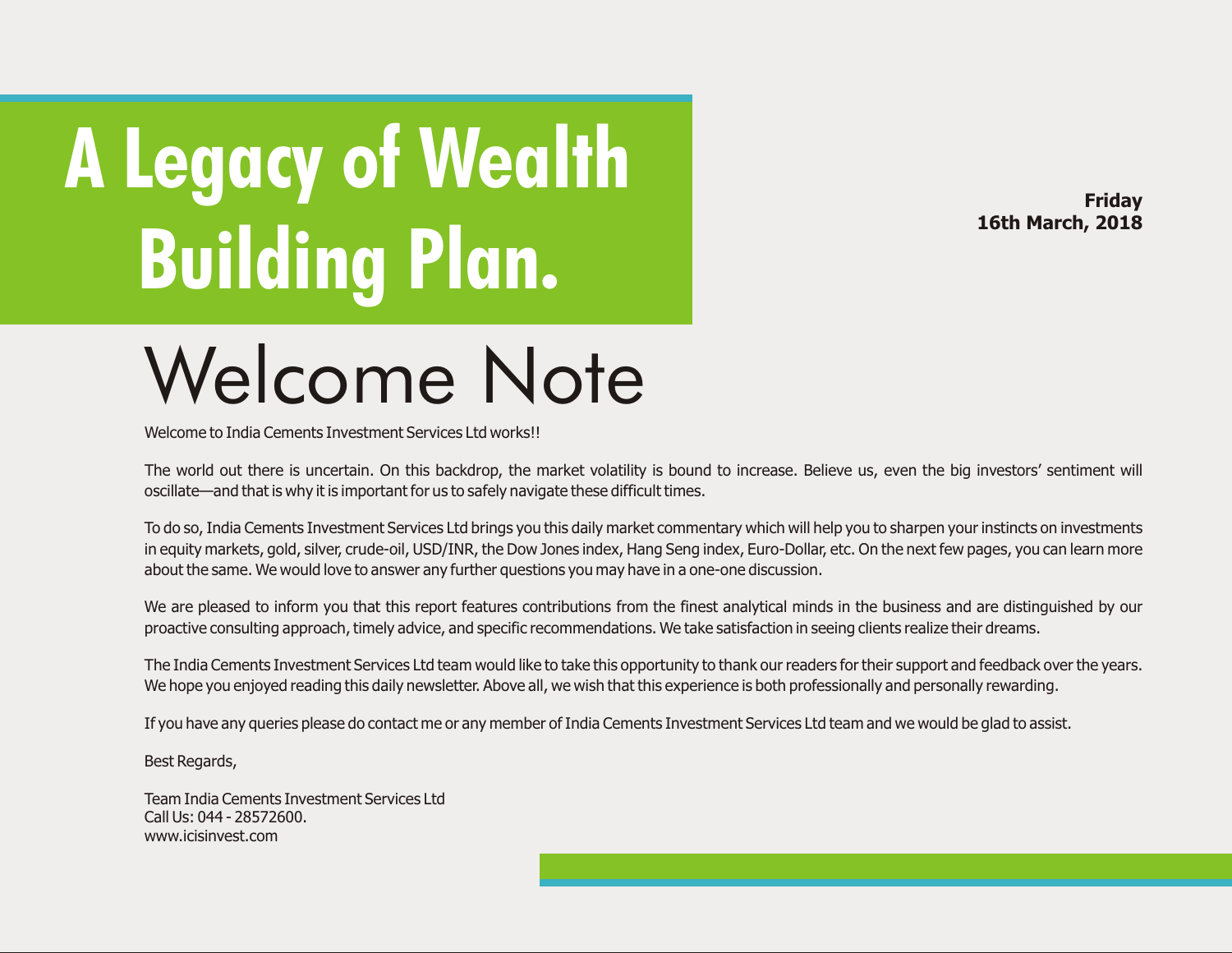

| <b>Title</b>                    | Page No.  |
|---------------------------------|-----------|
| Top of the Morning              | 04-06     |
| <b>Top Picks</b>                | 07-08     |
| <b>Equity Derivatives</b>       | 09        |
| Daily Pivot Table (Equities)    | 10        |
| Compass & Navigator             | $11 - 13$ |
| Daily Pivot Table (Commodities) | 14        |
| <b>Disclaimer</b>               | 15        |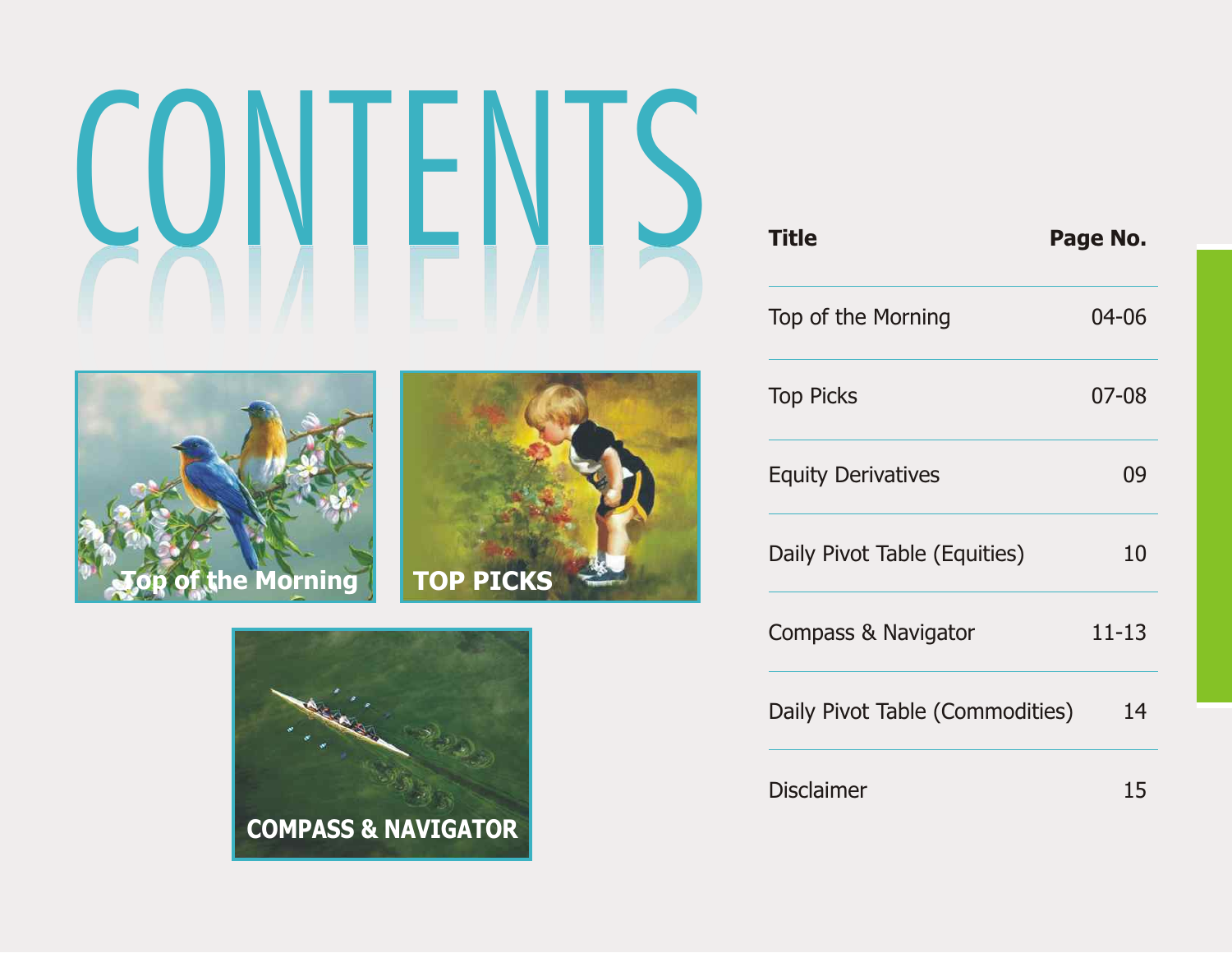

## **Top of the Morning**

**ICISL Invest "Top of the Morning"** newsletter provides insights and themes for Indian equity markets. We also try and cover international themes for the day. This newsletter is quite popular with traders as it covers the most preferred trading strategy for Sensex/Nifty for the day.

In Chart of the day section, we recommend a stock which is likely to move significantly in the short term, clearly defining the supports, the resistances and bias for the stock.

In a nutshell, ICISL Invest "Top of the Morning" covers themes and insights for the day.

Transform your Investments. Elevate your life.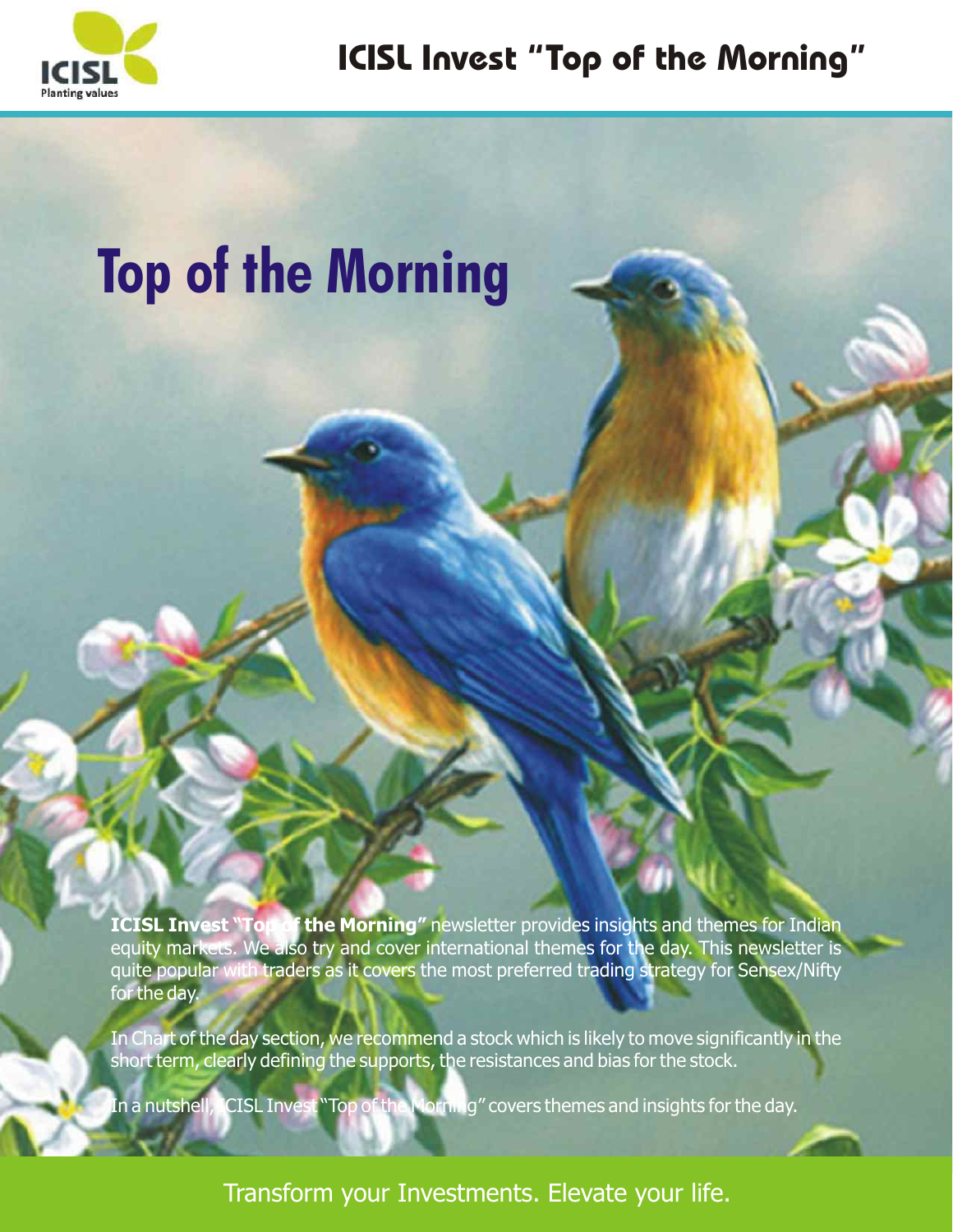

Dear Valued Investor,

Good Morning & Welcome to Friday's trading action at Dalal Street, dated 16th of March 2018.

Judging by early trends at SGX Nifty, it appears yet another disappointing day on cards for benchmark Nifty.

Dalal Street also not seen cheering to World Bank's reports that the Indian economy is set to revert to its trend growth rate of 7.5% in the coming years as it bottoms out from the impact of the Goods and Services Tax (GST) and demonetization.

As per the report, India's GDP growth is projected to reach 6.7% in 2017-18 and accelerate to 7.3% and 7.5% in 2018-19 and 2019-20 respectively.

The report said that services will continue to remain the main driver of economic growth; industrial activity is poised to grow, with manufacturing expected to accelerate following the implementation of the GST, and agriculture will likely grow at its long-term average growth rate,

We are sure, the Goldilocks economy, one with high economic growth and lower inflation, will be the key catalyst working in favor of the bulls with medium and long term perspective.

But for the time being, looks like, worries are likely to persist at our stock markets and one could simply blame it to a potential global trade war, especially after White House confirmed that it will seek a \$100 billion reduction in the U.S. trade deficit with China

Interestingly, Wall Street was seen rebounding in yesterday's trade, halting its 3-session skid as worries over President Trump's protectionist stance against trading partners outweighed a flurry of solid economic data.

Economic releases on Thursday on jobless claims and manufacturing data indicated the domestic economy remained healthy.

Now, before we get into detail, let check out the catalysts surrounding Dalal Street:

- 1. The street will now keep a close eye on the Foreign exchange reserves data for the week ended March 9 and deposits & bank loan growth data for week ended March 2 on Friday.
- 2. The trade deficit narrowed to \$12 billion in February, its lowest in five months, amid concern that a global trade war could hit its exports because of US President Donald Trump's decision to hike import taxes on steel and aluminum.
- 3. Crude oil prices were receiving support from healthy demand. The Organization of the Petroleum Exporting Countries (OPEC) said on Wednesday that oil consumption was expected to grow by 1.62 million barrels per day (bpd) in 2018.
- 4. Investors focus will be also on the primary market which will be full of action as around Rs 10,000 crore worth of IPOs will hit the Dalal Street. Prominent amongst them are:
- A. Bharat Dynamics IPOs was fully subscribed.
- B. Hindustan Aeronautics will open their IPOs worth Rs 4,200 crore for subscription on Friday.
- C. Bandhan Bank's Rs 4,473 crore IPO which opened on Thursday was subscribed 42% on day 1.
- D.Karda Construction, Rs 77-crore public issue of will open on Friday.

| <b>INDICES</b>              |       |          |  |  |  |  |  |
|-----------------------------|-------|----------|--|--|--|--|--|
| <b>Nifty</b>                | 10360 | $-0.49%$ |  |  |  |  |  |
| <b>Bank Nifty</b>           | 24792 | $-0.24%$ |  |  |  |  |  |
| <b>Nifty Auto Index</b>     | 11051 | $-0.08%$ |  |  |  |  |  |
| <b>Nifty FMCG Index</b>     | 26381 | $-0.57%$ |  |  |  |  |  |
| <b>Nifty Infra Index</b>    | 3386  | $-0.27%$ |  |  |  |  |  |
| <b>Nifty IT Index</b>       | 12762 | $-0.19%$ |  |  |  |  |  |
| <b>Nifty Media Index</b>    | 3326  | $-0.89%$ |  |  |  |  |  |
| <b>Nifty Midcap Index</b>   | 5090  | 0.20%    |  |  |  |  |  |
| <b>Nifty Metal Index</b>    | 3753  | $-0.31%$ |  |  |  |  |  |
| <b>Nifty Pharma Index</b>   | 8670  | $-0.36%$ |  |  |  |  |  |
| <b>Nifty Reality Index</b>  | 320   | $-0.11%$ |  |  |  |  |  |
| <b>Nifty Smallcap Index</b> | 8223  | 0.84%    |  |  |  |  |  |
| <b>Sensex</b>               | 33685 | $-0.44%$ |  |  |  |  |  |
| <b>SGX Nifty</b>            | 10380 | 0.16%    |  |  |  |  |  |

#### **Outlook for the Day**

Positive session likely

| <b>Nifty Outlook</b> |                       |  |  |  |
|----------------------|-----------------------|--|--|--|
| <b>Intraday</b>      | Neutral (10311-10429) |  |  |  |
| <b>Medium Term</b>   | Neutral (9950-10871)  |  |  |  |
| <b>Long Term</b>     | Positive (11201)      |  |  |  |

| <b>Key Levels to Watch</b> |               |  |  |  |
|----------------------------|---------------|--|--|--|
| <b>Nifty Support</b>       | 10311 & 10241 |  |  |  |
| <b>Nifty Resistance</b>    | 10471 & 10551 |  |  |  |

| <b>Pivot Level</b> |       |  |  |  |
|--------------------|-------|--|--|--|
| <b>Nifty</b>       | 10111 |  |  |  |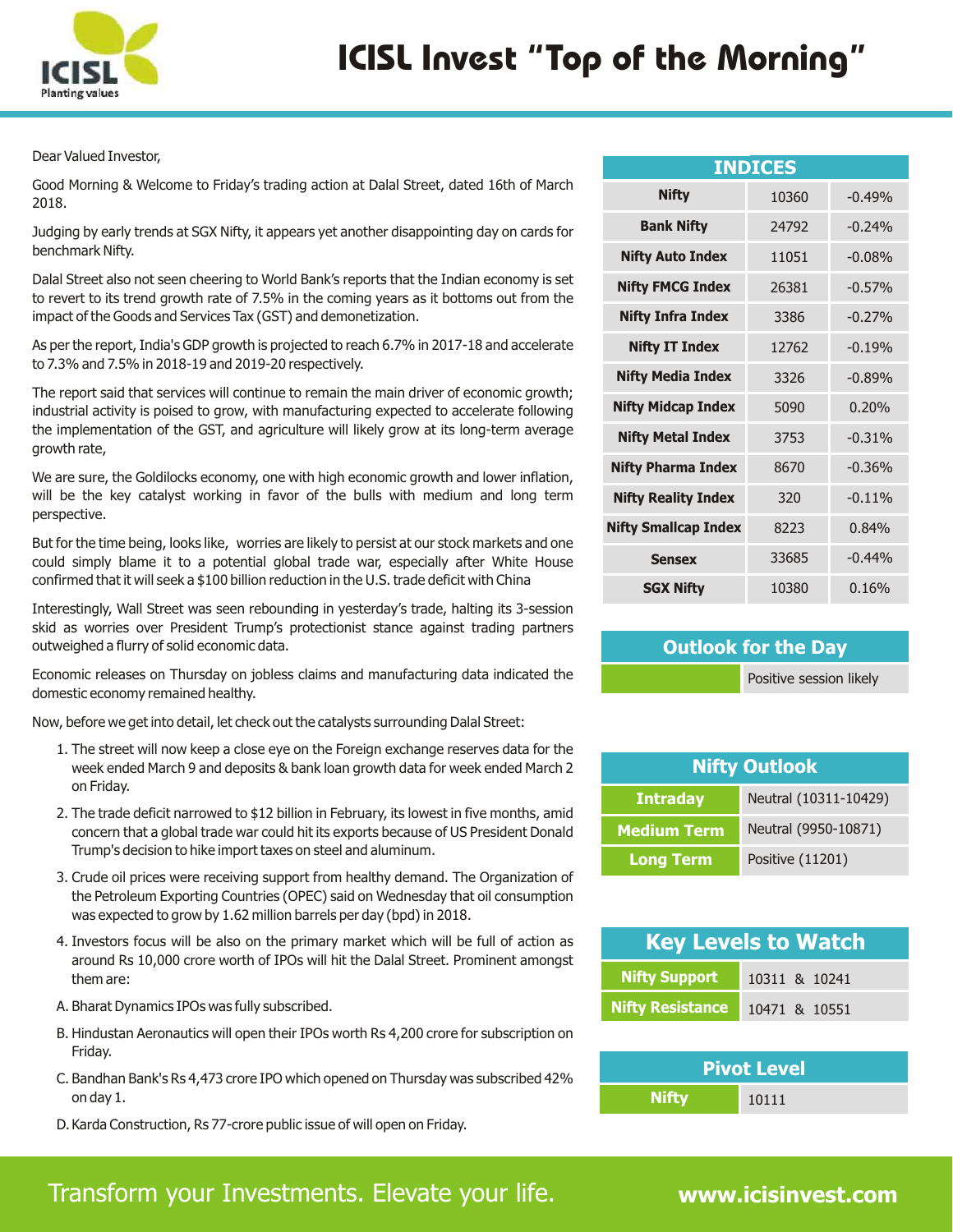

#### **Outlook for Friday: Strength on Nifty seen only above 10551.**

At the time of writing, SGX Nifty was seen drifting, down 16 points or 0.15% at 10,347.

Our **call of the day** suggests volatility will continue to be the hallmark of today's trade, but stock specific risk-on trades likely to dictate the set-up in today's session. Aggressive traders will look for bargain hunting.

Our **chart of the day** suggests buying Voltas at CMP with interweek perspective, while Reliance Industries chart patterns are negative at the moment.

Technically speaking, the make or break level for the day is 10551 hurdles. If Nifty is unable to clear 10,551 mark, it is safe assume that it's just a dead cat bounce.

Judging by early trends of SGX Nifty and yesterday's struggling action at Dalal Street, it appears Nifty is unlikely to move past the psychological 10551 mark.

If Nifty holds 10551 hurdles and moves below the 10321 mark, then expect waterfall of selling, taking Nifty down to 10271 and then finally at psychological 10,000 mark

**Bullish stocks:** Voltas, Ashok Leyland, Tata Global, Grasim, UPL, Eicher Motors, SUN TV, Maruti.

**Bearish stocks:** Reliance Industries, HCC, IDEA, SBI, PNB, Allahabad Bank, OBC, Bank of India, HDIL, PFC.

**SHOW ME THE MONEY:** Buy LIC HOUSING FINANCE (CMP 523.20): LIC Housing Finance after testing supports at 475-485 zone is now seen back in action/momentum. The stock is likely to enjoy strong bids and most probably will signal a major rebound on daily charts. Accumulate at CMP, and on dips between 500-505 zone, with medium perspective, as the stock is likely to run towards its Feb 2018 high at 536 mark. Aggressive targets seen at 593-600 mark. Place stop below 489. Holding Period: 1 Month.

**Stocks banned in F&O segment for today:** BALRAMCHINI, BANK OF INDIA, BEML, DHFL, TV18BRDCST.

**New In Ban:** ANDHRA BANK, IDBI, JP ASSOCIATES. **Out of Ban:** NIL.

### **Bulls Vs. Bears: Time to Pick a Side!!**

For the day, we expect any excessive gains on Dalal Street to fizzle out.

**Preferred trade on Nifty:** Nifty (10360): Sell between 10401-10425 zone, targeting 10335 and then at 10033-10050 zone with stop at 10651.

**Preferred trade on Bank Nifty:** Bank Nifty (24792): Sell BANK NIFTY between 24951- 245101 zone, targeting 24101 and then at 23501-23601 zone with stop at 26351. Holding Period: 3 days.

#### **Daily Chart of Nifty:**



### **Technical Strategy**

| <b>HINDALCO</b> | 224.9 |
|-----------------|-------|
| <b>Action</b>   | Buy   |
| <b>Target</b>   | 245   |

**Hindalco** was seen consolidating in Thursday's trade, down 0.79%. In last five trading sessions, the stock was seen consolidating at lower range.

Hindalco's stock price is in a bullish position where it wants to ascent above its major hurdles placed at 243.

The stock price is signaling a rebound from an oversold zone on the daily charts. The momentum oscillators are shifting in buy mode and recent increase in volumes are indicating a sharp up move.

Key support to watch in near term is at 217- 221 zone.

Establishing long positions at CMP, and on dips between 217-221 zone, targeting 233. Above 233, the stock is likely to aim 245-251 levels. Stop below 215.05. Holding Period: 3 Weeks.

Supports – 221 & 217.

Resistance – 243 & 257.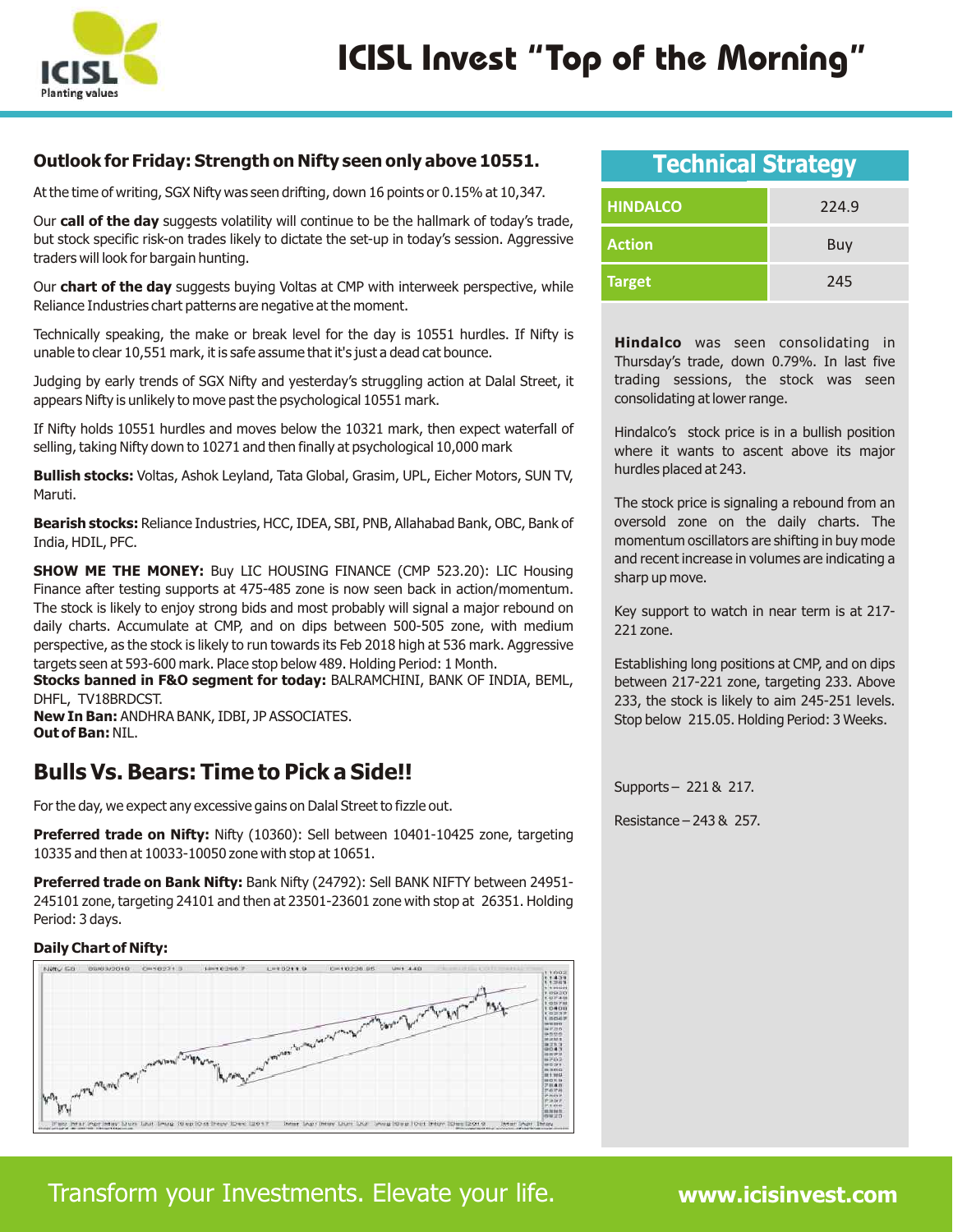

## **TOP PICKS (F & O) It's like having investment binoculars !**

## There are always flowers, for those who want to feel them.

**ICISL Invest Top Picks:** It's like having Investment binoculars!!

When we want to see what's happening far off, we will reach for the binoculars. The binocular helps us to steer out of danger and also accurately spots our targets.

When it comes to trading / investing, that's exactly how ICISL Invest Top Picks helps us to identify the best five momentum stocks for the week. This daily newsletter introduces to the momentum stocks from the list of Future & Option segment, defining their support and resistance levels, and attempts to forecast their movement with a short /medium term perspective.

### Transform your Investments. Elevate your life.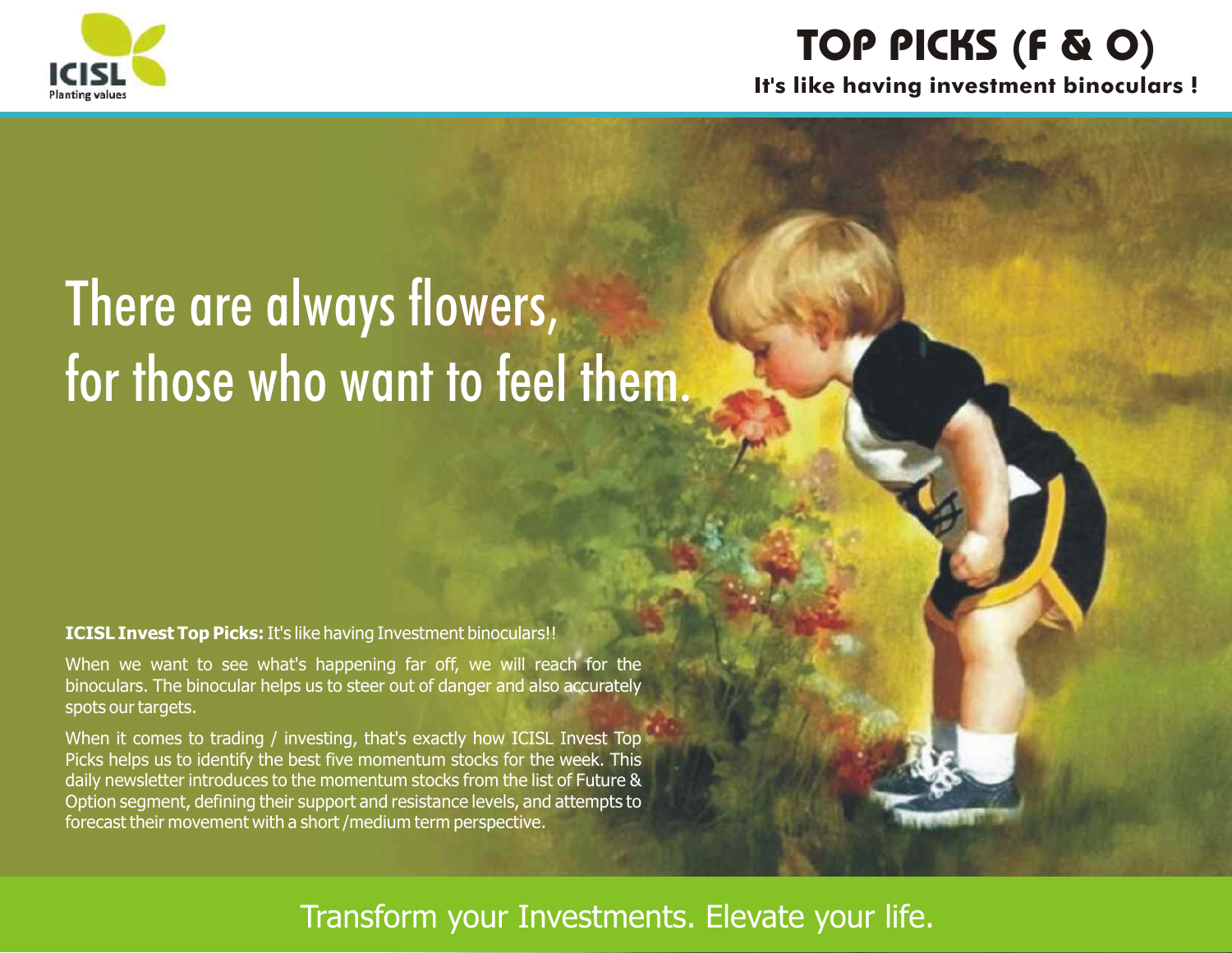

## **TOP PICKS (F & O)**

**It's like having investment binoculars !**

**UPL: Swing traders get ready, Your favorite stock (UPL) is aiming a major rebound.**

| <b>STOCKS</b>      | <b>LTP</b> | S1    | <b>S2</b> | <b>R1</b> | <b>R2</b> | <b>BIAS</b>     | <b>TRADING STRATEGY</b>                                                                                                                                                                                                                                                                       |
|--------------------|------------|-------|-----------|-----------|-----------|-----------------|-----------------------------------------------------------------------------------------------------------------------------------------------------------------------------------------------------------------------------------------------------------------------------------------------|
| <b>MARUTI</b>      | 8837.5     | 8809  | 8677      | 9001      | 9125      | <b>Positive</b> | The interweek risk is on the upside with immediate targets at<br>9125. Momentum oscillators signaling major strength.<br>Interweek Strategy: Buy at CMP, targeting 9001 and then at<br>9109-9125 zone with stop below 8761.                                                                   |
| <b>TATA ELXSI</b>  | 1037.65    | 1021  | 1005      | 1068      | 1101      | <b>Positive</b> | Tata Elxsi enjoyed a strong session in Thursday's trade, up<br>2.71%. Key intraday support seen at 1005. Interweek<br>Strategy: Buy at CMP, targeting 1068 and then at 1095-1101<br>zone. Stop below 1003.45.                                                                                 |
| <b>TATA GLOBAL</b> | 279.6      | 272.5 | 265       | 285       | 292.5     | <b>Positive</b> | The stock has signaled a major rebound from a lower<br>consolidation on daily charts. Interweek Strategy: Establish<br>long positions between 272.50-273 zone, targeting 285 and<br>then aggressive targets located at 290-292.50 zone. Stop<br>below 271.05.                                 |
| <b>UPL</b>         | 723.6      | 715   | 695       | 735       | 767       | Positive        | UPL is signaling a major rebound from an oversold zone on the<br>daily charts. Key support seen at 715-717 zone. Key hurdles<br>seen at 735. Interweek Strategy: Buy at CMP, targeting 735<br>and then at 761-767 zone. Stop below 713.05.                                                    |
| <b>VOLTAS</b>      | 640.85     | 637.5 | 629       | 651       | 667.5     | Positive        | Voltas is aiming to move above its 3-day higher consolidation<br>zone. The sequence of higher high/low still intact on daily,<br>weekly and monthly charts. Interweek Strategy: Buy at CMP,<br>targeting 651 and then more aggressive targets located at 665-<br>667.50 zone. Stop below 629. |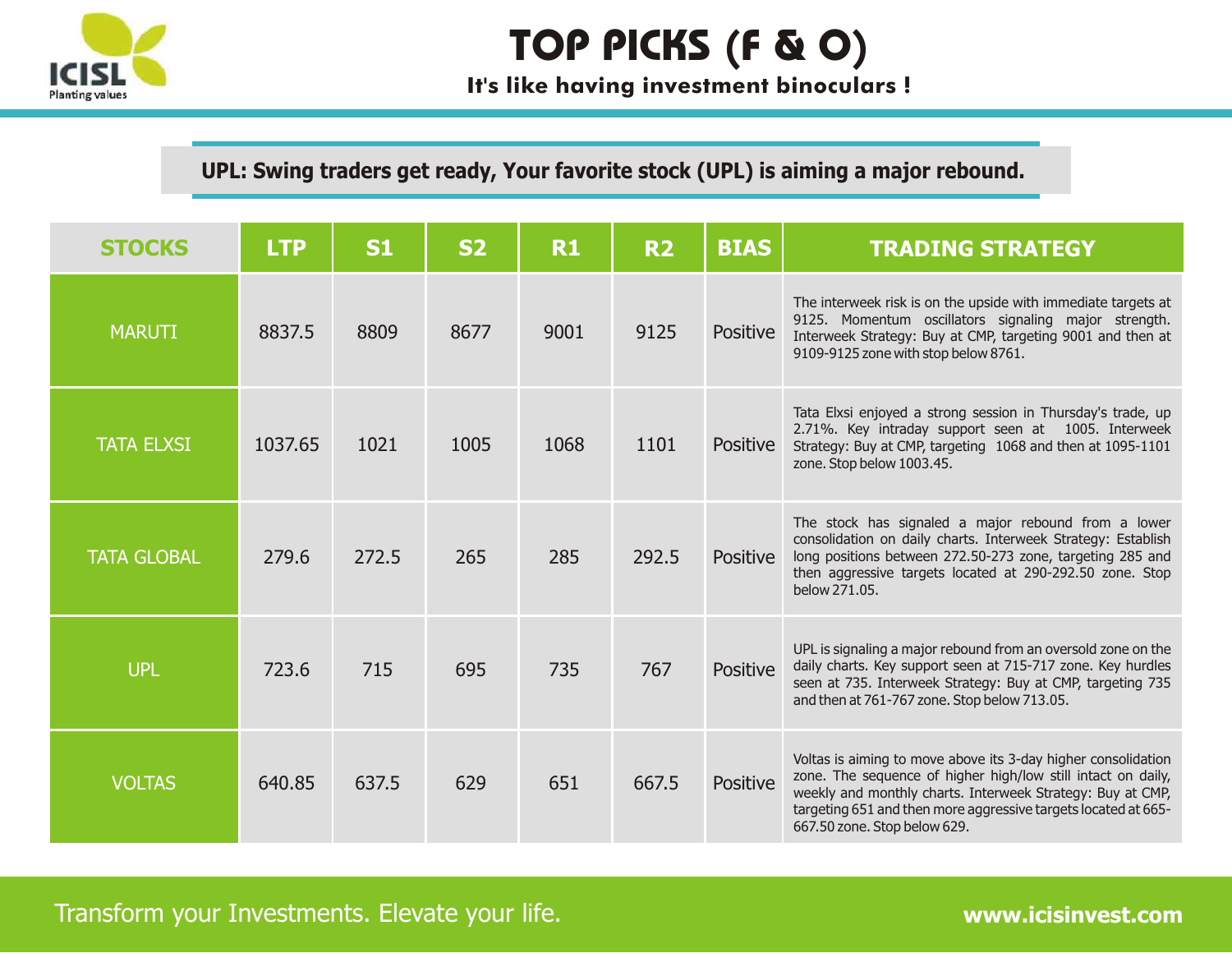

### **EQUITY DERIVATIVES**

Looking into the future from present.

#### **Derivatives Strategies**

**Future Call:** Buy HINDALCO MARCH between 222-224 zone, targeting 233 and then at 245-247.50 zone with stop at 217. Holding Period: 3 days. (HINDALCO MARCH FUTURES CMP 224.90).

**Option Call:** Sell DLF MARCH PE strike price 210 at CMP 1.55. Maximum profit per lot: Rs. 7,700/-. Loss: Unlimited. Stop Loss: Exit PUT option if DLF moves below 217. (DLF MARCH FUTURES CMP 226.25).

#### **Market Summary:**

In Thursday's volatile & choppy trading session, the benchmark Nifty ended with modest losses. Weakness in U.S markets and Asian markets weighed on sentiments.

Nifty slipped 0.49% to settle at 10,360.15.

The positive takeaway was that the market breadth indicating health of the market was strong. Meanwhile, the BSE Mid-Cap index rose 0.49%. The S&P BSE Small-Cap index advanced 0.08%. Both these indices outperformed the Sensex. Bargain hunting was seen as the preferred theme amongst momentum stocks.

Amongst the sectoral indices, outperforming the Sensex/Nifty were the BSE Healthcare index (down 0.09%), the BSE IT index (down 0.04%), the BSE Telecom index (down 0.35%), the BSE Auto index (down 0.01%) and the BSE Power index (up 0.14%).

Meanwhile, underperforming the Sensex were the BSE FMCG index (down 0.52%), the BSE Bankex index (down 0.49%), the BSE Metal index (down 0.54%) and the BSE Oil & Gas index (down 1.04%).

Going forward, Nifty 10,500 will be crucial pivot resistance level to watch as maximum Call open interest (OI) stands at that Strike Price, followed by 10,400. Call writing was seen at the strike price of 10,500. Call unwinding was seen at the strike price 10,700

Nifty' must watch support levels would be 10,000 mark as maximum Put OI contracts were seen at strike price 10,000 followed by 10,400 strike price. Put writing was seen at strike prices 9,800. Put unwinding was seen at the strike price of 10,400.

The intraday bias shifts to neutral after yesterday's consolidation. That said, aggressive traders could look to buy stocks which are at oversold zone. The crucial support for Nifty is at 10000-10050 zone. Major hurdles continue to be at 10,551 mark. Confirmation of strength only above 10551 mark.

For the day, aggressive traders can look to buy Nifty on any EXCESSIVE weakness with targets at 10500-10551 zone and then aggressive targets at psychological 10600.

As per Thursday's provisional data available on the NSE, foreign institutional investors (FIIs) sold shares worth Rs 705.40 crore, while domestic institutional investors bought shares worth Rs 256.45 crore in the Indian equity market.

**Change in Stock Open Interest (OI) in previous day's trade.**

**Long Buildup:** DLF, ASIAN PAINTS, EQUITAS, SRTFIN, JUBFOOD.

**Short Buildup:** VEDL, RELIANCE, MOTHERSON, MARICO, TATA CHEM.

**Short Covering:** ANDHRA BANK, INDUSIND BANK, HEXAWARE, SAIL.

**Long Unwinding:** CANFINHOME, YES BANK, SUNTV, ACC.

**Stocks banned in F&O segment for today:** BALRAMCHINI, BANK OF INDIA, BEML, DHFL,

TV18BRDCST. **New In Ban:** ANDHRA BANK, IDBI, JP ASSOCIATES. **Out of Ban:** NIL.

**Highest OI Nifty:** Calls 10500 : 51.13 L - Puts 10000: 46.52 L **Highest OI Bank Nifty:** Calls 25000: 7.05 L - Puts 24000: 12.70 L

#### **Changes in Open Interest (OI) in yesterday's trade.**

| <b>Nifty Spot</b>         | 10360.15 (-0.49%)      |
|---------------------------|------------------------|
| <b>Bank Nifty Future</b>  | 24791.85 (-0.24%)      |
| <b>VIX</b>                | 14.33 (-0.23%)         |
| <b>Premium</b>            | $+06$ vs $+23$         |
| <b>Nifty Future OI</b>    | 2.29 crores $(+2.38%)$ |
| <b>Bank Nifty Spot OI</b> | 19.00 crores (-2.43%)  |

#### **Major Changes in Nifty Options (OI):**

| <b>Calls</b> | in lakhs (% Change) |
|--------------|---------------------|
| 10400        | $43.24 (+3%)$       |
| 10450        | $5.96 (+52%)$       |
| 10500        | $51.13 (+11\%)$     |
| 10700        | $41.1 (+5%)$        |
| 10800        | $32.6 (+6%)$        |

| <b>Puts</b> | in lakhs (% Change) |
|-------------|---------------------|
| 10000       | $46.52(-6%)$        |
| 10250       | $3.38 (+51\%)$      |
| 10300       | $34.95(-6%)$        |
| 10350       | $3.33(-25%)$        |
| 10400       | 41.44 (-9%)         |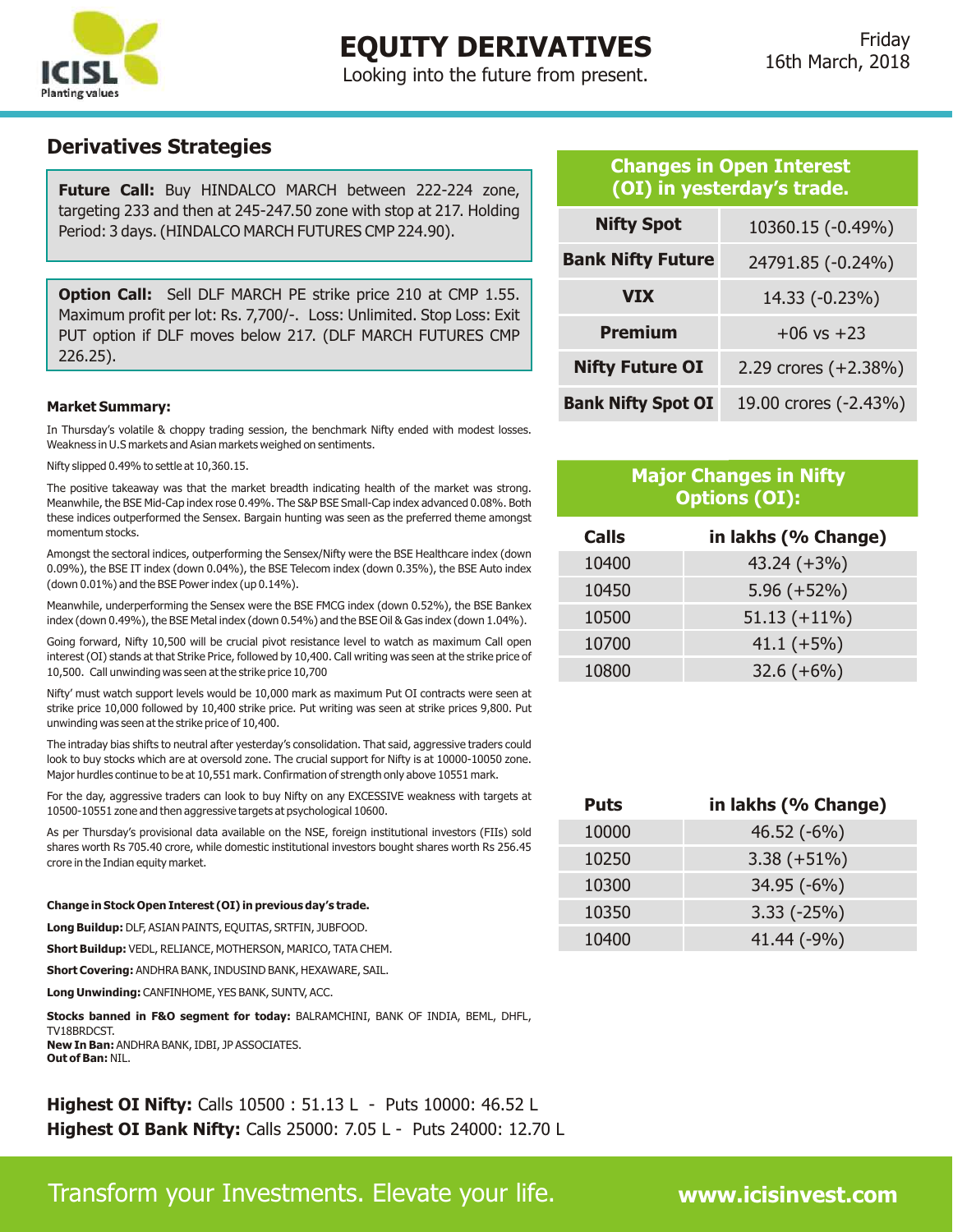

## **DAILY PIVOT TABLE**

Transform your Investments. Elevate your life. **www.icisinvest.com**

#### **All level indicated above are based on cash market prices.**

Pivot Point

- PP : Pivot Point : This is trigger point for weekly buy/sell based on the price range of the previous week. R1 : Resistance one : 1st Resistance over PP. R2 : Resistance two : 2nd Resistance over R1.
- S1: Support one : 1st support after PP. S2 : Support Two : 2nd support after S1.

As per the tool, the trader should take BUY position just above PP and keep the stop loss of PP and the first target would be R1. If R1 is crossed then R2 becomes the next target with the stop loss at R1.

Similarly if price goes below PP the trader should SELL and keep the PP as Stop loss and the first target would be S1.

If S1 is crossed then S2 becomes the next target with the stop loss at S1. This is a trading tool. The key to use of this tool is the use of STOP LOSS.

| <b>Instrument</b>                                           | <b>Close</b>                 | <b>S1</b>                    | <b>S2</b>                     | <b>R1</b>                    | <b>R2</b>                     | 200 Day SMA                   | <b>Reversal Point</b>        | <b>Trend</b>               |
|-------------------------------------------------------------|------------------------------|------------------------------|-------------------------------|------------------------------|-------------------------------|-------------------------------|------------------------------|----------------------------|
| <b>NIFTY</b>                                                | 10360.15                     | 10330.9                      | 10301.65                      | 10404.7                      | 10449.25                      | 10375.45                      | 10158.38                     | UP                         |
| <b>BANKNIFTY</b>                                            | 24791.85                     | 24702.62                     | 24613.38                      | 24910.46                     | 25029.08                      | 24821.23                      | 24814.79                     | <b>DOWN</b>                |
| NIFTYMID50                                                  | 5090.9                       | 5069.92                      | 5048.93                       | 5119.17                      | 5147.43                       | 5098.18                       | 4974.78                      | UP                         |
| ACC                                                         | 1603.15                      | 1593.83                      | 1584.52                       | 1614.73                      | 1626.32                       | 1605.42                       | 1716.95                      | <b>DOWN</b>                |
| ADANIENT                                                    | 167.05                       | 163.35                       | 159.65                        | 170.6                        | 174.15                        | 166.9                         | 149.95                       | UP                         |
| <b>ADANIPORTS</b>                                           | 382.15                       | 379.5                        | 376.85                        | 385.6                        | 389.05                        | 382.95                        | 396.29                       | <b>DOWN</b>                |
| <b>AJANTPHARM</b>                                           | 1379.8                       | 1365.58                      | 1351.37                       | 1396.43                      | 1413.07                       | 1382.22                       | 1364.32                      | UP                         |
| <b>ALBK</b>                                                 | 51                           | 49.63                        | 48.27                         | 51.93                        | 52.87                         | 50.57                         | 69.11                        | <b>DOWN</b>                |
| AMARAJABAT                                                  | 793.75                       | 783.3                        | 772.85                        | 809.6                        | 825.45                        | 799.15                        | 796.22                       | <b>DOWN</b>                |
| <b>ANDHRABANK</b>                                           | 42.95                        | 41.83                        | 40.72                         | 43.73                        | 44.52                         | 42.62                         | 56.14                        | <b>DOWN</b>                |
| APOLLOTYRE                                                  | 266.45                       | 262.73                       | 259.02                        | 269.83                       | 273.22                        | 266.12                        | 254.96                       | UP                         |
| <b>ARVIND</b>                                               | 400.4                        | 395.48                       | 390.57                        | 406.38                       | 412.37                        | 401.47                        | 400.25                       | UP                         |
| <b>ASHOKLEY</b>                                             | 150.55                       | 149.12                       | 147.68                        | 151.82                       | 153.08                        | 150.38                        | 116.47                       | UP                         |
| <b>ASIANPAINT</b>                                           | 1160.8                       | 1140.72                      | 1120.63                       | 1172.32                      | 1183.83                       | 1152.23                       | 1154.3                       | UP                         |
| <b>AUROPHARMA</b>                                           | 572.3                        | 567.6                        | 562.9                         | 579.6                        | 586.9                         | 574.9                         | 684.71                       | <b>DOWN</b>                |
| AXISBANK                                                    | 529.65                       | 525.53                       | 521.42                        | 536.48                       | 543.32                        | 532.37                        | 526.77                       | UP                         |
| <b>BAJAJ-AUTO</b>                                           | 2948.75                      | 2932.87                      | 2916.98                       | 2968.27                      | 2987.78                       | 2952.38                       | 3039.76                      | <b>DOWN</b>                |
| <b>BAJAJFINSV</b><br><b>BAJFINANCE</b>                      | 5034.5<br>1726.25<br>1057.55 | 4989.68<br>1713.53<br>1045.7 | 4944.87<br>1700.82<br>1033.85 | 5109.68<br>1739.43<br>1067.2 | 5184.87<br>1752.62<br>1076.85 | 5064.87<br>1726.72<br>1055.35 | 4987.55<br>1687.56<br>926.77 | UP<br>UP<br>UP             |
| <b>BALKRISIND</b><br><b>BALRAMCHIN</b><br><b>BANKBARODA</b> | 86.95<br>143.75              | 85.37<br>142.12              | 83.78<br>140.48               | 89.47<br>145.82              | 91.98<br>147.88               | 87.88<br>144.18               | 148.16<br>157.67             | <b>DOWN</b><br><b>DOWN</b> |
| <b>BANKINDIA</b>                                            | 103.7                        | 101.85                       | 100                           | 105.7                        | 107.7                         | 103.85                        | 154.55                       | <b>DOWN</b>                |
| <b>BATAINDIA</b>                                            | 710.95                       | 703.18                       | 695.42                        | 717.53                       | 724.12                        | 709.77                        | 686.62                       | UP                         |
| <b>BEL</b>                                                  | 151.3                        | 149.43                       | 147.57                        | 153.73                       | 156.17                        | 151.87                        | 166.31                       | <b>DOWN</b>                |
| <b>BEML</b>                                                 | 1100.3                       | 1080.97                      | 1061.63                       | 1129.87                      | 1159.43                       | 1110.53                       | 1549                         | <b>DOWN</b>                |
| <b>BERGEPAINT</b>                                           | 250.05                       | 247.37                       | 244.68                        | 251.87                       | 253.68                        | 249.18                        | 251.84                       | <b>DOWN</b>                |
| <b>BHARATFIN</b>                                            | 1063.5                       | 1052.62                      | 1041.73                       | 1073.92                      | 1084.33                       | 1063.03                       | 922.15                       | UP                         |
| <b>BHARATFORG</b>                                           | 738.6                        | 733.32                       | 728.03                        | 744.12                       | 749.63                        | 738.83                        | 654.12                       | UP                         |
| <b>BHARTIARTL</b>                                           | 420.45                       | 417.03                       | 413.62                        | 424.08                       | 427.72                        | 420.67                        | 440.57                       | <b>DOWN</b>                |
| <b>BHEL</b>                                                 | 87.05                        | 86.45                        | 85.85                         | 87.7                         | 88.35                         | 87.1                          | 91.04                        | <b>DOWN</b>                |
| <b>BPCL</b>                                                 | 462.05                       | 456.93                       | 451.82                        | 466.33                       | 470.62                        | 461.22                        | 486.25                       | <b>DOWN</b>                |
| <b>BRITANNIA</b>                                            | 4868.25                      | 4821.77                      | 4775.28                       | 4905.37                      | 4942.48                       | 4858.88                       | 4379.03                      | UP                         |
| <b>CANBK</b>                                                | 264.45                       | 259.03                       | 253.62                        | 268.33                       | 272.22                        | 262.92                        | 345.06                       | <b>DOWN</b>                |
| CANFINHOME                                                  | 532.35                       | 521.07                       | 509.78                        | 550.57                       | 568.78                        | 539.28                        | 533.66                       | <b>DOWN</b>                |
| <b>CAPF</b>                                                 | 646.8                        | 643.37                       | 639.93                        | 651.37                       | 655.93                        | 647.93                        | 718.77                       | <b>DOWN</b>                |
| CASTROLIND                                                  | 205.1                        | 203.73                       | 202.37                        | 207.23                       | 209.37                        | 205.87                        | 195.18                       | UP                         |
| <b>CEATLTD</b>                                              | 1606.2                       | 1591.03                      | 1575.87                       | 1617.68                      | 1629.17                       | 1602.52                       | 1762.72                      | <b>DOWN</b>                |
| <b>CENTURYTEX</b>                                           | 1197.05                      | 1184.75                      | 1172.45                       | 1218.6                       | 1240.15                       | 1206.3                        | 1257.17                      | <b>DOWN</b>                |
| <b>CESC</b>                                                 | 970.65                       | 963.23                       | 955.82                        | 976.83                       | 983.02                        | 969.42                        | 991.31                       | <b>DOWN</b>                |
| <b>CGPOWER</b>                                              | 82.7                         | 81.93                        | 81.17                         | 83.33                        | 83.97                         | 82.57                         | 84.45                        | <b>DOWN</b>                |
| <b>CHENNPETRO</b>                                           | 356.65                       | 354.03                       | 351.42                        | 360.88                       | 365.12                        | 358.27                        | 404.62                       | <b>DOWN</b>                |
| <b>CHOLAFIN</b>                                             | 1479.2                       | 1462.15                      | 1445.1                        | 1494.1                       | 1509                          | 1477.05                       | 1216.87                      | UP                         |
| <b>CIPLA</b>                                                | 571.15                       | 566.9                        | 562.65                        | 577.5                        | 583.85                        | 573.25                        | 582.14                       | <b>DOWN</b>                |
| COALINDIA                                                   | 295.5                        | 292.1                        | 288.7                         | 298.9                        | 302.3                         | 295.5                         | 271.55                       | UP                         |
| <b>COLPAL</b>                                               | 1042.35                      | 1034.17                      | 1025.98                       | 1048.37                      | 1054.38                       | 1040.18                       | 1070.06                      | <b>DOWN</b>                |
| <b>CONCOR</b>                                               | 1243.25                      | 1236.6                       | 1229.95                       | 1250.65                      | 1258.05                       | 1244                          | 1254.73                      | <b>DOWN</b>                |
| <b>CUMMINSIND</b>                                           | 783                          | 774.37                       | 765.73                        | 790.82                       | 798.63                        | 782.18                        | 887.86                       | <b>DOWN</b>                |
| <b>DABUR</b>                                                | 325.05                       | 323.82                       | 322.58                        | 326.97                       | 328.88                        | 325.73                        | 321.85                       | UP                         |
| DALMIABHA                                                   | 2869.7                       | 2809.47                      | 2749.23                       | 2922.47                      | 2975.23                       | 2862.23                       | 2802.06                      | UP                         |
| <b>DCBBANK</b>                                              | 163.75                       | 161.93                       | 160.12                        | 165.58                       | 167.42                        | 163.77                        | 186.33                       | <b>DOWN</b>                |
| <b>DHFL</b>                                                 | 515.45                       | 510.67                       | 505.88                        | 522.57                       | 529.68                        | 517.78                        | 535.63                       | <b>DOWN</b>                |
| <b>DISHTV</b>                                               | 69.35                        | 67.92                        | 66.48                         | 71.67                        | 73.98                         | 70.23                         | 77.46                        | <b>DOWN</b>                |
| <b>DIVISLAB</b>                                             | 1084.55                      | 1058.35                      | 1032.15                       | 1108.4                       | 1132.25                       | 1082.2                        | 880.84                       | UP                         |
| <b>DLF</b>                                                  | 225.45                       | 220.68                       | 215.92                        | 228.73                       | 232.02                        | 223.97                        | 206.87                       | UP                         |
| <b>DRREDDY</b>                                              | 2182.75                      | 2167.03                      | 2151.32                       | 2208.43                      | 2234.12                       | 2192.72                       | 2359.38                      | <b>DOWN</b>                |
| <b>EICHERMOT</b>                                            | 28695.55                     | 28572.63                     | 28449.72                      | 28875.83                     | 29056.12                      | 28752.92                      | 29595.87                     | <b>DOWN</b>                |
| <b>EQUITAS</b>                                              | 145.1                        | 141.9                        | 138.7                         | 148.05                       | 151                           | 144.85                        | 152.63                       | <b>DOWN</b>                |
| <b>ESCORTS</b>                                              | 847.3                        | 838.03                       | 828.77                        | 857.23                       | 867.17                        | 847.97                        | 723.3                        | UP                         |
| <b>EXIDEIND</b>                                             | 217.55                       | 214.35                       | 211.15                        | 219.65                       | 221.75                        | 216.45                        | 210.76                       | UP                         |
| <b>FEDERALBNK</b>                                           | 93.65                        | 92.83                        | 92.02                         | 95.03                        | 96.42                         | 94.22                         | 109.94                       | <b>DOWN</b>                |
| <b>FORTIS</b>                                               | 160.25                       | 158.37                       | 156.48                        | 162.47                       | 164.68                        | 160.58                        | 153.41                       | UP                         |
| GAIL                                                        | 450.35                       | 446.25                       | 442.15                        | 456.6                        | 462.85                        | 452.5                         | 421.13                       | UP                         |
| <b>GLENMARK</b>                                             | 553.8                        | 549.2                        | 544.6                         | 559.85                       | 565.9                         | 555.25                        | 604.55                       | <b>DOWN</b>                |
| <b>GMRINFRA</b>                                             | 18.45                        | 18.02                        | 17.58                         | 18.77                        | 19.08                         | 18.33                         | 18.37                        | <b>UP</b>                  |
| <b>GODREJCP</b>                                             | 1072.9                       | 1063.33                      | 1053.77                       | 1087.18                      | 1101.47                       | 1077.62                       | 944.46                       | UP                         |
| <b>GODREJIND</b>                                            | 549.3                        | 545.23                       | 541.17                        | 554.18                       | 559.07                        | 550.12                        | 600.86                       | <b>DOWN</b>                |
| <b>GRANULES</b>                                             | 112.7                        | 110.55                       | 108.4                         | 114.4                        | 116.1                         | 112.25                        | 130.11                       | <b>DOWN</b>                |
| <b>GRASIM</b>                                               | 1107.95                      | 1096.3                       | 1084.65                       | 1125.3                       | 1142.65                       | 1113.65                       | 1123.19                      | <b>DOWN</b>                |
| <b>GSFC</b>                                                 | 126.3                        | 124.75                       | 123.2                         | 128.7                        | 131.1                         | 127.15                        | 136.62                       | <b>DOWN</b>                |
| <b>HAVELLS</b>                                              | 520.75                       | 516.87                       | 512.98                        | 526.17                       | 531.58                        | 522.28                        | 505.77                       | UP                         |
| <b>HCC</b>                                                  | 32.4                         | 32.02                        | 31.63                         | 32.72                        | 33.03                         | 32.33                         | 37.56                        | <b>DOWN</b>                |
| <b>HCLTECH</b>                                              | 959.15                       | 952.07                       | 944.98                        | 969.42                       | 979.68                        | 962.33                        | 880.31                       | UP                         |
| <b>HDFC</b>                                                 | 1830                         | 1822.37                      | 1814.73                       | 1842.67                      | 1855.33                       | 1835.03                       | 1732.45                      | <b>UP</b>                  |
| <b>HDFCBANK</b>                                             | 1880.8                       | 1868.17                      | 1855.53                       | 1890.47                      | 1900.13                       | 1877.83                       | 1804.63                      | UP                         |
| <b>HDIL</b>                                                 | 43.05                        | 41.47                        | 39.88                         | 44.57                        | 46.08                         | 42.98                         | 64.91                        | <b>DOWN</b>                |
| <b>HEROMOTOCO</b>                                           | 3640.8                       | 3618.53                      | 3596.27                       | 3676.53                      | 3712.27                       | 3654.27                       | 3658.76                      | <b>DOWN</b>                |
| <b>HEXAWARE</b>                                             | 380.25                       | 374.1                        | 367.95                        | 388.9                        | 397.55                        | 382.75                        | 295.87                       | UP                         |
| <b>HINDALCO</b>                                             | 224.9                        | 222.9                        | 220.9                         | 227                          | 229.1                         | 225                           | 238.64                       | <b>DOWN</b>                |
| <b>HINDPETRO</b>                                            | 371.55                       | 368.93                       | 366.32                        | 375.53                       | 379.52                        | 372.92                        | 391.48                       | <b>DOWN</b>                |
| <b>HINDUNILVR</b>                                           | 1299.95                      | 1289.47                      | 1278.98                       | 1315.22                      | 1330.48                       | 1304.73                       | 1239.36                      | UP                         |
| <b>HINDZINC</b>                                             | 318.45                       | 315.5                        | 312.55                        | 322.55                       | 326.65                        | 319.6                         | 295.3                        | UP                         |
| <b>IBREALEST</b>                                            | 209.3                        | 206.25                       | 203.2                         | 214.1                        | 218.9                         | 211.05                        | 217.06                       | <b>DOWN</b>                |
| <b>IBULHSGFIN</b>                                           | 1237.95                      | 1227.17                      | 1216.38                       | 1245.37                      | 1252.78                       | 1234.58                       | 1208.62                      | UP                         |
| <b>ICICIBANK</b>                                            | 301.45                       | 299.32                       | 297.18                        | 304.67                       | 307.88                        | 302.53                        | 301.49                       | <b>DOWN</b>                |
| <b>ICICIPRULI</b>                                           | 382.8                        | 380.18                       | 377.57                        | 385.48                       | 388.17                        | 382.87                        | 409.82                       | <b>DOWN</b>                |
| ICIL                                                        | 93.9                         | 92.93                        | 91.97                         | 95.43                        | 96.97                         | 94.47                         | 126.39                       | <b>DOWN</b>                |
| <b>IDBI</b>                                                 | 78.85                        | 76.03                        | 73.22                         | 80.83                        | 82.82                         | 78.02                         | 59.87                        | UP                         |
| <b>IDEA</b>                                                 | 80.15                        | 79.2                         | 78.25                         | 81.65                        | 83.15                         | 80.7                          | 89.11                        | <b>DOWN</b>                |
| <b>IDFC</b>                                                 | 51.25                        | 50.93                        | 50.62                         | 51.63                        | 52.02                         | 51.32                         | 58.4                         | <b>DOWN</b>                |
| <b>IDFCBANK</b>                                             | 50.25                        | 50                           | 49.75                         | 50.55                        | 50.85                         | 50.3                          | 56.53                        | <b>DOWN</b>                |
| <b>IFCI</b>                                                 | 22                           | 21.7                         | 21.4                          | 22.35                        | 22.7                          | 22.05                         | 24.98                        | <b>DOWN</b>                |
| IGL                                                         | 298.3                        | 295.55                       | 292.8                         | 301.5                        | 304.7                         | 298.75                        | 281.09                       | UP                         |
| <b>INDIACEM</b>                                             | 150.75                       | 149.18                       | 147.62                        | 153.33                       | 155.92                        | 151.77                        | 182.92                       | <b>DOWN</b>                |
| <b>INDIANB</b>                                              | 304.6                        | 301.37                       | 298.13                        | 308.47                       | 312.33                        | 305.23                        | 326.67                       | <b>DOWN</b>                |
| <b>INDIGO</b>                                               | 1265.7                       | 1251.88                      | 1238.07                       | 1281.68                      | 1297.67                       | 1267.87                       | 1192.84                      | UP                         |
| <b>INDUSINDBK</b>                                           | 1741.75                      | 1727.17                      | 1712.58                       | 1753.17                      | 1764.58                       | 1738.58                       | 1642                         | UP                         |
| <b>INFIBEAM</b>                                             | 151.7                        | 151.22                       | 150.73                        | 152.52                       | 153.33                        | 152.03                        | 141.76                       | <b>UP</b>                  |
| <b>INFRATEL</b>                                             | 337.9                        | 334.48                       | 331.07                        | 343.08                       | 348.27                        | 339.67                        | 380.55                       | <b>DOWN</b>                |
| <b>INFY</b>                                                 | 1182.5                       | 1173.53                      | 1164.57                       | 1189.93                      | 1197.37                       | 1180.97                       | 986.24                       | UP                         |
| IOC                                                         | 192.05                       | 189.78                       | 187.52                        | 193.78                       | 195.52                        | 191.52                        | 186.68                       | UP                         |
| IRB                                                         | 217.8                        | 215.35                       | 212.9                         | 221.1                        | 224.4                         | 218.65                        | 221.96                       | <b>DOWN</b>                |
| <b>ITC</b>                                                  | 265.55                       | 263.87                       | 262.18                        | 268.57                       | 271.58                        | 266.88                        | 277.69                       | <b>DOWN</b>                |
| <b>JETAIRWAYS</b>                                           | 721.9                        | 714.77                       | 707.63                        | 730.77                       | 739.63                        | 723.63                        | 635                          | <b>UP</b>                  |
| <b>JINDALSTEL</b>                                           | 230.7                        | 228.47                       | 226.23                        | 233.47                       | 236.23                        | 231.23                        | 175.22                       | <b>UP</b>                  |
| <b>JISLJALEQS</b>                                           | 112.3                        | 110.53                       | 108.77                        | 114.13                       | 115.97                        | 112.37                        | 109.59                       | UP                         |
| <b>JPASSOCIAT</b>                                           | 19.2                         | 17.02                        | 14.83                         | 20.42                        | 21.63                         | 18.23                         | 19.7                         | <b>DOWN</b>                |
| <b>JSWENERGY</b>                                            | 78.95                        | 78.07                        | 77.18                         | 79.87                        | 80.78                         | 78.98                         | 76.19                        | UP                         |
| <b>JSWSTEEL</b>                                             | 295.15                       | 292.52                       | 289.88                        | 299.37                       | 303.58                        | 296.73                        | 252.69                       | <b>UP</b>                  |
| <b>JUBLFOOD</b>                                             | 2147.1                       | 2101.57                      | 2056.03                       | 2176.32                      | 2205.53                       | 2130.78                       | 1549.93                      | <b>UP</b>                  |
| <b>JUSTDIAL</b>                                             | 450.65                       | 443.47                       | 436.28                        | 456.87                       | 463.08                        | 449.68                        | 442.68                       | UP                         |
| <b>KOTAKBANK</b>                                            | 1085.65                      | 1078.88                      | 1072.12                       | 1092.18                      | 1098.72                       | 1085.42                       | 1016.14                      | <b>UP</b>                  |
| <b>KPIT</b>                                                 | 231.3                        | 228.27                       | 225.23                        | 233.37                       | 235.43                        | 230.33                        | 151.78                       | UP                         |
| <b>KSCL</b>                                                 | 493.95                       | 488.13                       | 482.32                        | 498.73                       | 503.52                        | 492.92                        | 561.06                       | <b>DOWN</b>                |
| <b>KTKBANK</b>                                              | 123.65                       | 121.4                        | 119.15                        | 125.4                        | 127.15                        | 123.15                        | 152.6                        | <b>DOWN</b>                |
| L&TFH                                                       | 162.05                       | 161.03                       | 160.02                        | 163.48                       | 164.92                        | 162.47                        | 172.84                       | <b>DOWN</b>                |
| <b>LICHSGFIN</b>                                            | 523.2                        | 516.95                       | 510.7                         | 528.7                        | 534.2                         | 522.45                        | 626.53                       | <b>DOWN</b>                |
| LT.                                                         | 1295.1                       | 1288.27                      | 1281.43                       | 1305.77                      | 1316.43                       | 1298.93                       | 1213.37                      | UP                         |
| <b>LUPIN</b>                                                | 776.65                       | 769.63                       | 762.62                        | 787.83                       | 799.02                        | 780.82                        | 961.1                        | <b>DOWN</b>                |
| M&M                                                         | 734.85                       | 730.47                       | 726.08                        | 738.57                       | 742.28                        | 734.18                        | 703.16                       | <b>UP</b>                  |
| M&MFIN                                                      | 435.5                        | 430.03                       | 424.57                        | 442.38                       | 449.27                        | 436.92                        | 421.76                       | UP                         |
| MANAPPURAM                                                  | 107.8                        | 105.4                        | 103                           | 109.35                       | 110.9                         | 106.95                        | 102.54                       | <b>UP</b>                  |
| MARICO                                                      | 301.1                        | 299.73                       | 298.37                        | 303.13                       | 305.17                        | 301.77                        | 315.57                       | <b>DOWN</b>                |
| <b>MARUTI</b>                                               | 8837.55                      | 8800.67                      | 8763.78                       | 8874.72                      | 8911.88                       | 8837.83                       | 8253.06                      | <b>UP</b>                  |
| MCDOWELL-N                                                  | 3189.35                      | 3139.22                      | 3089.08                       | 3222.27                      | 3255.18                       | 3172.13                       | 2898.45                      | UP                         |
| <b>MCX</b>                                                  | 825.1                        | 779.37                       | 733.63                        | 852.67                       | 880.23                        | 806.93                        | 984.69                       | <b>DOWN</b>                |
| <b>MGL</b>                                                  | 1031.35                      | 1017.8                       | 1004.25                       | 1040.2                       | 1049.05                       | 1026.65                       | 1059.01                      | <b>DOWN</b>                |
| <b>MOTHERSUMI</b>                                           | 314.05                       | 311.18                       | 308.32                        | 318.53                       | 323.02                        | 315.67                        | 341.02                       | <b>DOWN</b>                |
| <b>MRF</b>                                                  | 71737.95                     | 71234.29                     | 70730.62                      | 72093.74                     | 72449.52                      | 71590.07                      | 67678.19                     | UP                         |
| <b>MRPL</b>                                                 | 118.25                       | 117.7                        | 117.15                        | 119.1                        | 119.95                        | 118.55                        | 122.64                       | <b>DOWN</b>                |
| <b>MUTHOOTFIN</b>                                           | 397.6                        | 391.4                        | 385.2                         | 404.9                        | 412.2                         | 398.7                         | 443.6                        | <b>DOWN</b>                |
| NATIONALUM                                                  | 65.8                         | 64.27                        | 62.73                         | 66.77                        | 67.73                         | 65.23                         | 75.35                        | <b>DOWN</b>                |
| <b>NBCC</b>                                                 | 198.15                       | 196.5                        | 194.85                        | 200.45                       | 202.75                        | 198.8                         | 221.26                       | <b>DOWN</b>                |
| NCC                                                         | 126.35                       | 125.28                       | 124.22                        | 127.68                       | 129.02                        | 126.62                        | 104.22                       | UP                         |
| <b>NMDC</b>                                                 | 124.3                        | 123.45                       | 122.6                         | 125.45                       | 126.6                         | 124.6                         | 127.1                        | <b>DOWN</b>                |
| <b>NTPC</b>                                                 | 169.9                        | 168.08                       | 166.27                        | 170.93                       | 171.97                        | 169.12                        | 170.24                       | <b>DOWN</b>                |
| <b>OFSS</b>                                                 | 3922.7                       | 3905.13                      | 3887.57                       | 3949.13                      | 3975.57                       | 3931.57                       | 3738.4                       | <b>UP</b>                  |
| OIL                                                         | 337.7                        | 334.33                       | 330.97                        | 343.03                       | 348.37                        | 339.67                        | 328.08                       | <b>UP</b>                  |
| <b>ONGC</b>                                                 | 180.3                        | 178.9                        | 177.5                         | 181.55                       | 182.8                         | 180.15                        | 175.88                       | UP                         |
| <b>ORIENTBANK</b>                                           | 100.85                       | 99.13                        | 97.42                         | 102.58                       | 104.32                        | 100.87                        | 127.74                       | <b>DOWN</b>                |
| <b>PCJEWELLER</b>                                           | 366.1                        | 361.73                       | 357.37                        | 372.88                       | 379.67                        | 368.52                        | 358.13                       | UP                         |
| PEL                                                         | 2450.85                      | 2430.88                      | 2410.92                       | 2474.58                      | 2498.32                       | 2454.62                       | 2735.8                       | <b>DOWN</b>                |
| <b>PETRONET</b>                                             | 237.4                        | 235.72                       | 234.03                        | 239.47                       | 241.53                        | 237.78                        | 236.68                       | UP                         |
| PFC                                                         | 88.05                        | 86.62                        | 85.18                         | 89.12                        | 90.18                         | 87.68                         | 116.78                       | <b>DOWN</b>                |
| PIDILITIND                                                  | 909.55                       | 900.92                       | 892.28                        | 917.82                       | 926.08                        | 909.18                        | 838.1                        | UP                         |
| <b>PNB</b>                                                  | 98.55                        | 97.23                        | 95.92                         | 100.43                       | 102.32                        | 99.12                         | 153.82                       | <b>DOWN</b>                |
| <b>POWERGRID</b>                                            | 194.8                        | 193.82                       | 192.83                        | 195.77                       | 196.73                        | 194.78                        | 204.87                       | <b>DOWN</b>                |
| <b>PVR</b>                                                  | 1312.25                      | 1300.53                      | 1288.82                       | 1328.43                      | 1344.62                       | 1316.72                       | 1370.97                      | <b>DOWN</b>                |
| <b>RAMCOCEM</b>                                             | 750.25                       | 746.2                        | 742.15                        | 758.1                        | 765.95                        | 754.05                        | 715.43                       | UP                         |
| <b>RAYMOND</b>                                              | 942.1                        | 934.2                        | 926.3                         | 953.35                       | 964.6                         | 945.45                        | 887.75                       | UP                         |
| <b>RBLBANK</b>                                              | 476.35                       | 472.13                       | 467.92                        | 479.73                       | 483.12                        | 475.52                        | 514.44                       | <b>DOWN</b>                |
| <b>RCOM</b>                                                 | 23.6                         | 23.25                        | 22.9                          | 24.1                         | 24.6                          | 23.75                         | 21.64                        | UP                         |
| <b>RECLTD</b>                                               | 128.95                       | 127.57                       | 126.18                        | 130.42                       | 131.88                        | 129.03                        | 154.9                        | <b>DOWN</b>                |
| <b>RELCAPITAL</b>                                           | 445.85                       | 440.63                       | 435.42                        | 453.53                       | 461.22                        | 448.32                        | 540.87                       | <b>DOWN</b>                |
| <b>RELIANCE</b>                                             | 911.8                        | 904.72                       | 897.63                        | 924.17                       | 936.53                        | 917.08                        | 850.6                        | <b>UP</b>                  |
| <b>RELINFRA</b>                                             | 449.45                       | 444.1                        | 438.75                        | 457.1                        | 464.75                        | 451.75                        | 483.04                       | <b>DOWN</b>                |
| <b>REPCOHOME</b>                                            | 575.65                       | 561.35                       | 547.05                        | 587.8                        | 599.95                        | 573.5                         | 669.48                       | <b>DOWN</b>                |
| <b>RPOWER</b>                                               | 39.95                        | 39.42                        | 38.88                         | 40.67                        | 41.38                         | 40.13                         | 42.34                        | <b>DOWN</b>                |
| SAIL                                                        | 75.3                         | 72.75                        | 70.2                          | 77.1                         | 78.9                          | 74.55                         | 71.84                        | UP                         |
| <b>SBIN</b>                                                 | 253.7                        | 251.23                       | 248.77                        | 257.48                       | 261.27                        | 255.02                        | 290.83                       | <b>DOWN</b>                |
| <b>SHREECEM</b>                                             | 16815.65                     | 16598                        | 16380.35                      | 17126.65                     | 17437.65                      | 16909                         | 17405.93                     | <b>DOWN</b>                |
| <b>SIEMENS</b>                                              | 1132.6                       | 1120.75                      | 1108.9                        | 1141.95                      | 1151.3                        | 1130.1                        | 1265.16                      | <b>DOWN</b>                |
| <b>SOUTHBANK</b>                                            | 25.65                        | 25.35                        | 25.05                         | 25.9                         | 26.15                         | 25.6                          | 29.46                        | <b>DOWN</b>                |
| <b>SREINFRA</b>                                             | 83.65                        | 81.67                        | 79.68                         | 85.27                        | 86.88                         | 83.28                         | 105.75                       | <b>DOWN</b>                |
| <b>SRF</b>                                                  | 1877.75                      | 1866.27                      | 1854.78                       | 1889.62                      | 1901.48                       | 1878.13                       | 1698.8                       | <b>UP</b>                  |
| <b>SRTRANSFIN</b>                                           | 1460.65                      | 1398.05                      | 1335.45                       | 1495.3                       | 1529.95                       | 1432.7                        | 1181.02                      | UP                         |
| <b>STAR</b>                                                 | 711.55                       | 697.68                       | 683.82                        | 724.33                       | 737.12                        | 710.47                        | 865.38                       | <b>DOWN</b>                |
| <b>SUNPHARMA</b>                                            | 516.45                       | 511.13                       | 505.82                        | 525.38                       | 534.32                        | 520.07                        | 533.39                       | <b>DOWN</b>                |
| <b>SUNTV</b>                                                | 920.7                        | 908.88                       | 897.07                        | 940.73                       | 960.77                        | 928.92                        | 855.23                       | <b>UP</b>                  |
| <b>SUZLON</b>                                               | 11.65                        | 11.48                        | 11.32                         | 11.78                        | 11.92                         | 11.62                         | 15.89                        | <b>DOWN</b>                |
| SYNDIBANK                                                   | 61.2                         | 60.13                        | 59.07                         | 62.08                        | 62.97                         | 61.02                         | 73.82                        | <b>DOWN</b>                |
| <b>TATACHEM</b>                                             | 683.35                       | 678.27                       | 673.18                        | 691.42                       | 699.48                        | 686.33                        | 672.81                       | <b>UP</b>                  |
| <b>TATACOMM</b>                                             | 639.3                        | 635.23                       | 631.17                        | 645.78                       | 652.27                        | 641.72                        | 673.61                       | <b>DOWN</b>                |
| <b>TATAELXSI</b>                                            | 1037.65                      | 1015.07                      | 992.48                        | 1054.12                      | 1070.58                       | 1031.53                       | 897.06                       | UP                         |
| <b>TATAGLOBAL</b>                                           | 279.6                        | 276.43                       | 273.27                        | 283.58                       | 287.57                        | 280.42                        | 228.85                       | UP                         |
| <b>TATAMOTORS</b>                                           | 353.1                        | 350                          | 346.9                         | 357.3                        | 361.5                         | 354.2                         | 415.89                       | <b>DOWN</b>                |
| <b>TATAMTRDVR</b>                                           | 196.15                       | 194.22                       | 192.28                        | 198.67                       | 201.18                        | 196.73                        | 240.49                       | <b>DOWN</b>                |
| <b>TATAPOWER</b>                                            | 80.25                        | 79.77                        | 79.28                         | 80.97                        | 81.68                         | 80.48                         | 84.47                        | <b>DOWN</b>                |
| <b>TATASTEEL</b>                                            | 611.75                       | 606.7                        | 601.65                        | 619.7                        | 627.65                        | 614.65                        | 622                          | <b>DOWN</b>                |
| <b>TCS</b>                                                  | 2869.7                       | 2849.35                      | 2829                          | 2896.3                       | 2922.9                        | 2875.95                       | 2628.52                      | UP                         |
| <b>TECHM</b>                                                | 631.85                       | 621.95                       | 612.05                        | 646.85                       | 661.85                        | 636.95                        | 474.34                       | UP                         |
| <b>TITAN</b>                                                | 872.5                        | 863.08                       | 853.67                        | 878.83                       | 885.17                        | 869.42                        | 690.92                       | UP                         |
| TV18BRDCST                                                  | 67.4                         | 66.53                        | 65.67                         | 68.38                        | 69.37                         | 67.52                         | 46.93                        | UP                         |
| <b>TVSMOTOR</b>                                             | 643.65                       | 638.5                        | 633.35                        | 650.3                        | 656.95                        | 645.15                        | 646.07                       | <b>DOWN</b>                |
| <b>UBL</b>                                                  | 1023.55                      | 1014.3                       | 1005.05                       | 1033.8                       | 1044.05                       | 1024.55                       | 942.03                       | <b>UP</b>                  |
| <b>UJJIVAN</b>                                              | 352.35                       | 347.43                       | 342.52                        | 357.13                       | 361.92                        | 352.22                        | 351.67                       | <b>UP</b>                  |
| <b>UNIONBANK</b>                                            | 101.25                       | 99.8                         | 98.35                         | 103                          | 104.75                        | 101.55                        | 142.48                       | <b>DOWN</b>                |
| <b>UPL</b>                                                  | 721.15                       | 716.53                       | 711.92                        | 726.68                       | 732.22                        | 722.07                        | 791.32                       | <b>DOWN</b>                |
| <b>VEDL</b>                                                 | 316.95                       | 314.37                       | 311.78                        | 320.17                       | 323.38                        | 317.58                        | 302.7                        | UP                         |
| <b>VGUARD</b>                                               | 237.6                        | 234.83                       | 232.07                        | 240.13                       | 242.67                        | 237.37                        | 207.21                       | UP                         |
| <b>VOLTAS</b><br>WIPRO                                      | 640.35<br>293.4<br>777.65    | 635.63<br>289.6<br>759.8     | 630.92<br>285.8               | 644.98<br>299.6              | 649.62<br>305.8               | 640.27<br>295.8<br>785.9      | 559.42<br>289.69<br>697.87   | UP<br>UP<br>UP             |
| <b>WOCKPHARMA</b><br><b>YESBANK</b><br><b>ZEEL</b>          | 311.85<br>570.4              | 308.13<br>566.47             | 741.95<br>304.42<br>562.53    | 803.75<br>318.28<br>576.47   | 829.85<br>324.72<br>582.53    | 314.57<br>572.53              | 327.92<br>544.59             | <b>DOWN</b><br>UP          |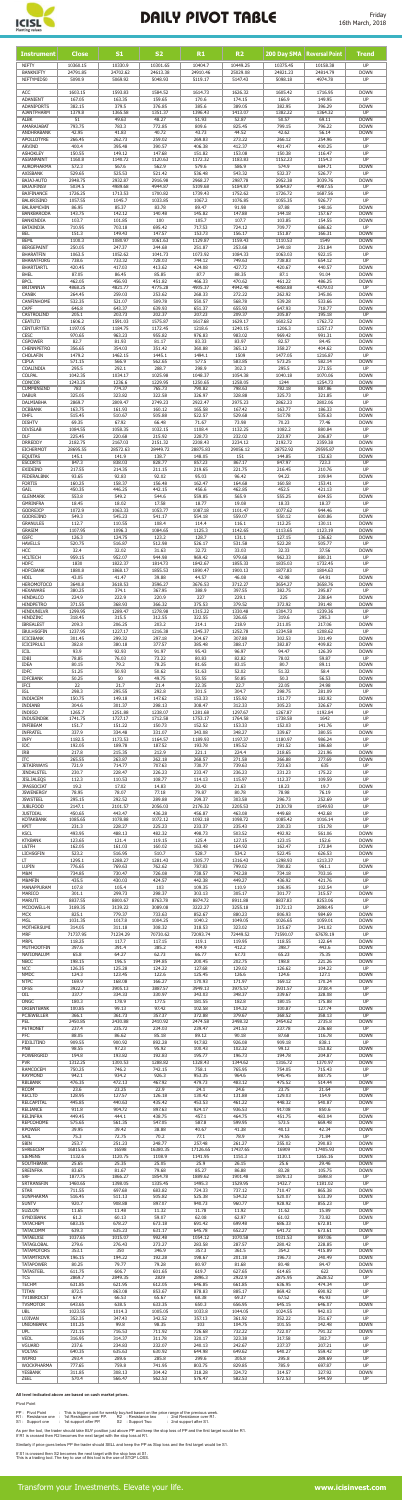

## **Sailing Global & MCX Trends with ICISL Compass & Navigator**

**Compass & Navigator** is a daily newsletter that provides technical update on all the major instruments of the world like Gold, Silver, Crude Oil, US Dollar Index and USD/INR. We define their support and resistance levels and attempt to forecast their movement with a short / medium term perspective. Also in the report, a trader will find bias for the mentioned instruments.

This newsletter is also quite popular with a market participant who loves to have insight & theme on MCX Gold, MCX Silver as well MCX Crude-Oil.

Transform your Investments. Elevate your life.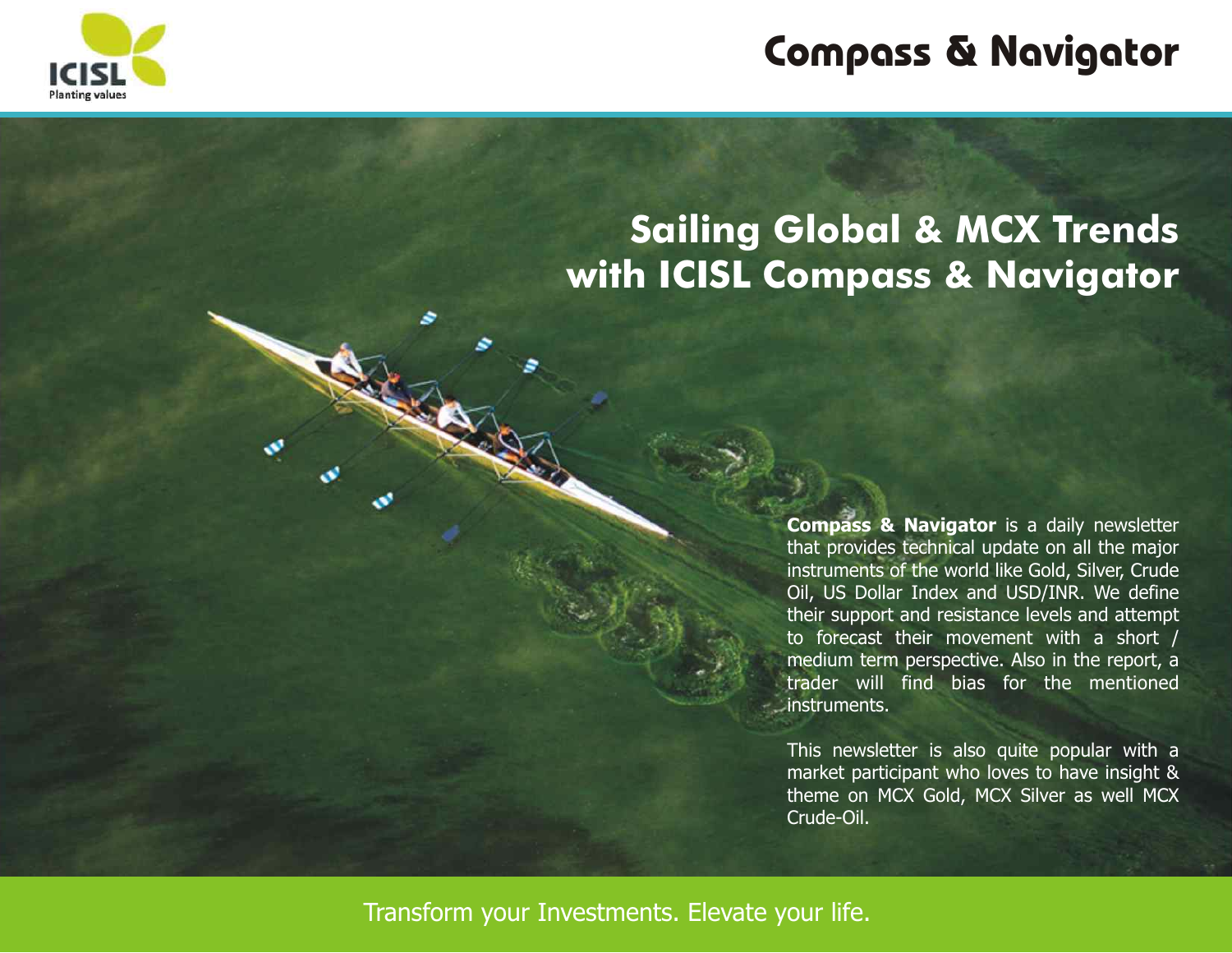

## The Compass

…Direction at a glance

### **MCX Copper: Confirmation of major strength only above 461 zone.**

| <b>Instrument</b>                | <b>LTP</b> | <b>S1</b> | <b>S2</b> | R <sub>1</sub> | R <sub>2</sub> | <b>Bias</b>     | <b>TRADING STRATEGY</b>                                                                                                                                                                                                                                                         |
|----------------------------------|------------|-----------|-----------|----------------|----------------|-----------------|---------------------------------------------------------------------------------------------------------------------------------------------------------------------------------------------------------------------------------------------------------------------------------|
| <b>MCX GOLD</b>                  | 30269      | 30162     | 29706     | 30751          | 31101          | Positive        | MCX Gold was seen trading flat in yesterday's trade despite US Dollar inching up. Interweek<br>Strategy: Establish long positions positions at CMP, targeting 30751 zone and then at<br>31001-31101 zone with stop at 30111.                                                    |
| <b>MCX SILVER</b>                | 38521      | 38667     | 37451     | 39601          | 40501          | Positive        | Silver was trade rangebound, but with slight negative bias. Bias continues to be positive.<br>Establish long positions at CMP, targeting 39601 and then at 40201-40501 zone with stop at<br>38451.                                                                              |
| MCX CRUDE OIL                    | 3978       | 3821      | 3601      | 4150           | 4505           | <b>Neutral</b>  | MCX Oil was seen inching up in yesterday's trade. Confirmation of major strength now only<br>above 4150. The biggest support level to watch is at 3821. Interweek strategy: Buy at CMP,<br>targeting 4150 zone and then at 4445-4505 zone with stop at 3821.                    |
| <b>MCX COPPER</b>                | 450        | 441       | 431       | 461            | 489            | <b>Neutral</b>  | Copper prices were seen drifting in yesterday's trade. Copper now faces major hurdles at<br>461 zone. Support now seen at 438. Interweek strategy: Establish long positions at CMP,<br>targeting 472.50 and then at 485-489 zone with stop at 441.                              |
| <b>MCX NATURAL</b><br><b>GAS</b> | 174.10     | 163.00    | 151.00    | 185.00         | 192.00         | <b>Neutral</b>  | Natural Gas prices were seen slipping in yesterday's trade amid profit booking. Oversold<br>conditions prevail. Key supports now at 163. Interweek strategy: Establish long positions at<br>CMP, targeting 185 and then aggressive targets at 195-197.50 zone with stop at 161. |
| <b>USD-INR</b>                   | 64.92      | 64.50     | 63.75     | 65.45          | 66.05          | <b>Negative</b> | USD/INR was seen consolidating in yesterday's trade. Key intraday support seen at 64.50.<br>Interweek Strategy: Sell at CMP, targeting 64.50 and then at 63.75-64 zone with stop above<br>65.45.                                                                                |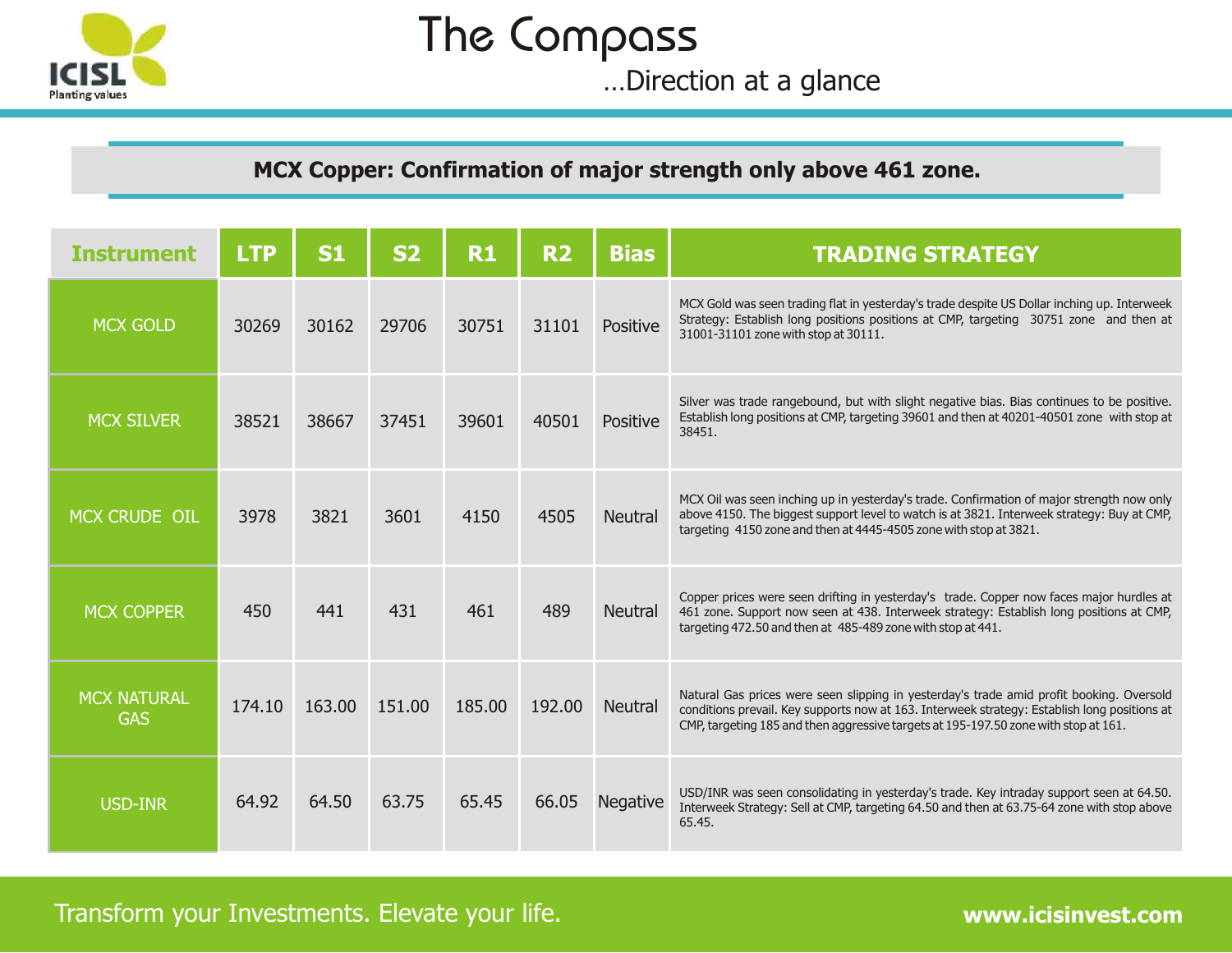

## The Navigator

…Sailing global trend

### **Crude-Oil prices were seen rebounding. Major strength seen above 63.05.**

| <b>Instrument</b>              | <b>LTP</b> | <b>S1</b> | <b>S2</b> | <b>R1</b> | <b>R2</b> | <b>Bias</b>    | <b>TRADING STRATEGY</b>                                                                                                                                                                                                                                               |
|--------------------------------|------------|-----------|-----------|-----------|-----------|----------------|-----------------------------------------------------------------------------------------------------------------------------------------------------------------------------------------------------------------------------------------------------------------------|
| GOLD \$                        | 1318       | 1311      | 1301      | 1345      | 1361      | Positive       | In yesterday's trade, gold prices were seen inching down. Major weakness now only below<br>1301. Interweek strategy: Establish long positions at CMP, targeting 1345 zone and then at<br>1355-1361 zone with stop at 1301.                                            |
| $SILVER($ \$)                  | 16.53      | 15.75     | 15.01     | 17.05     | 18.01     | Positive       | Silver too traded with slight negative bias in yesterday's trade amid some weakness in yellow<br>metal prices. Bias continues to be positive. Interweek strategy: Establish long positions<br>above 17.05, targeting 17.75 and then at 18.01 zone with stop at 15.75. |
| <b>WTI CRUDE</b><br>OIL $(\$)$ | 61.28      | 61        | 58.45     | 63.05     | 66.05     | <b>Neutral</b> | Crude-Oil prices was seen trading with positive bias in yesterday's trade. Bias will shift to<br>positive only above 63.05. Major strength above 63.05. Interweek strategy: Buy above<br>63.05, targeting 65.05 zone and then at 66-66.05 zone with stop at 58.45.    |
| <b>EUR/USD</b>                 | 1.2329     | 1.2205    | 1.2061    | 1.2501    | 1.2671    | Positive       | The EUR/USD was seen trading with positive bias. Technically, the bias continues to be<br>bullish. Hurdles seen at 1.2501 and support seen at 1.2305.                                                                                                                 |
| <b>US Dollar Index</b>         | 89.95      | 88.45     | 85.00     | 93.50     | 95.00     | Negative       | The U.S. dollar was seen consolidating with slight negative bias in yesterday's trade.<br>Technically, bias shifts to negative. Hurdles at 93.50. Immediate downside risk at 87.50.                                                                                   |
| <b>DOW JONES</b>               | 25011      | 23575     | 22251     | 26125     | 27005     | <b>Neutral</b> | The Dow Jones index was seen bouncing in yesterday's trade snapping 3 days losing streak.<br>Technically, overbought conditions prevail. Hurdles at 26125.                                                                                                            |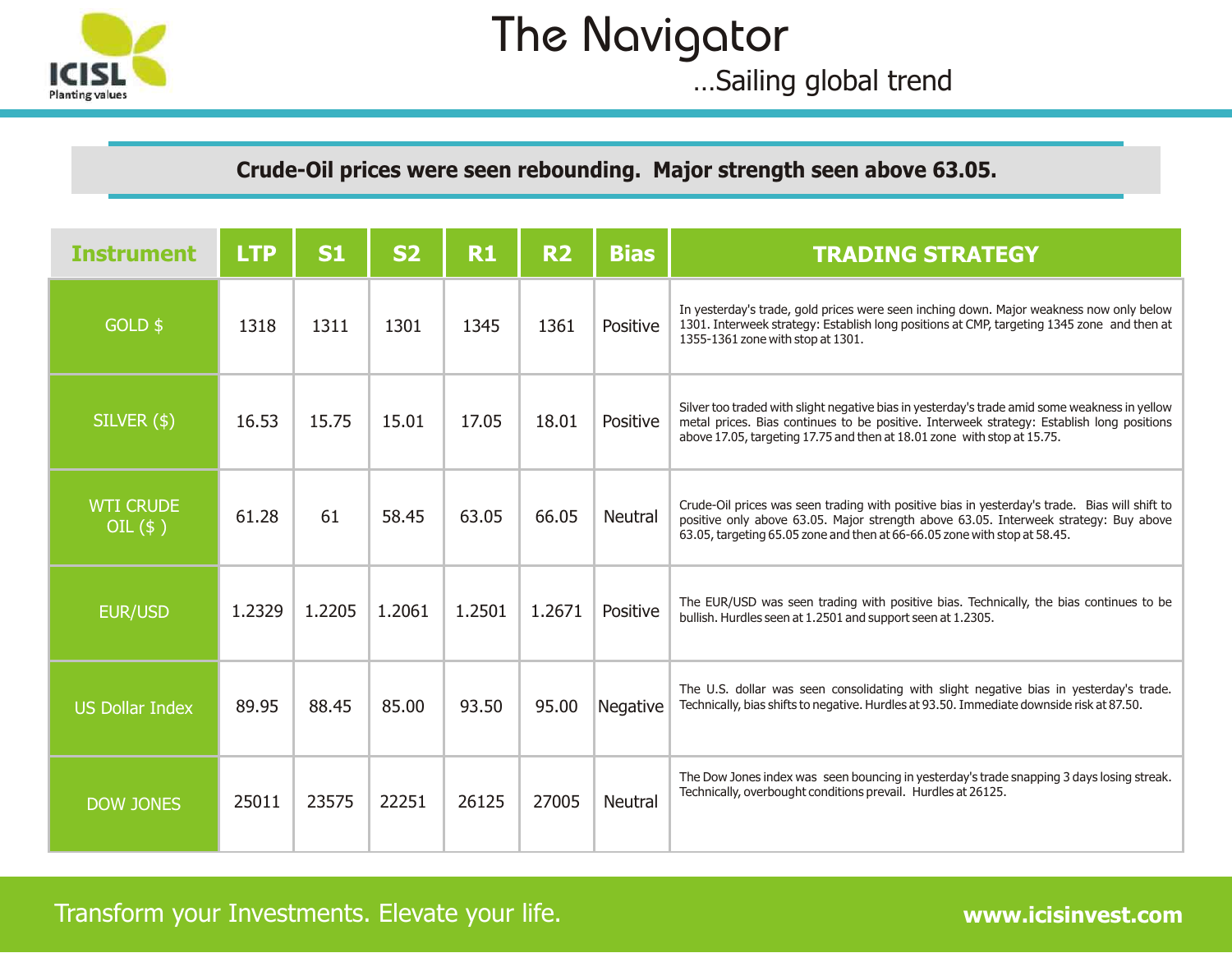

## **DAILY PIVOT TABLE**

| <b>Exchange</b> | <b>Commodity</b>   | <b>Close</b> | S1       | <b>S2</b> | R1       | <b>R2</b> | <b>200 Day</b><br><b>SMA</b> | <b>Reversal</b><br><b>Point</b> | <b>Trend</b> |
|-----------------|--------------------|--------------|----------|-----------|----------|-----------|------------------------------|---------------------------------|--------------|
| <b>MCX</b>      | <b>ALUMINUM</b>    | 135.1        | 134.28   | 133.47    | 136.58   | 138.07    | 133.68                       | 139.15                          | <b>DOWN</b>  |
| <b>MCX</b>      | <b>CARDAMOM</b>    | 1127.3       | 1119.87  | 1112.43   | 1134.87  | 1142.43   | 1088.81                      | 1165                            | <b>DOWN</b>  |
| <b>NCDEX</b>    | <b>CASTOR</b>      | 4183         | 4168.33  | 4153.67   | 4199.33  | 4215.67   | 4388.18                      | 4241                            | <b>DOWN</b>  |
| <b>NCDEX</b>    | <b>CHANA</b>       | 3734         | 3706.67  | 3679.33   | 3754.67  | 3775.33   | $\pmb{0}$                    | 3844                            | <b>DOWN</b>  |
| <b>MCX</b>      | <b>COPPER</b>      | 454.25       | 451.7    | 449.15    | 457.7    | 461.15    | 429.28                       | 460.1                           | <b>DOWN</b>  |
| <b>MCX</b>      | <b>COTTON</b>      | 20510        | 20413.33 | 20316.67  | 20673.33 | 20836.67  | 19478.4                      | 21260                           | <b>DOWN</b>  |
| <b>MCX</b>      | <b>CRUDE-OIL</b>   | 3948         | 3908.33  | 3868.67   | 3981.33  | 4014.67   | 3472.22                      | 4121                            | <b>DOWN</b>  |
| <b>MCX</b>      | <b>GOLD</b>        | 30405        | 30325.33 | 30245.67  | 30515.33 | 30625.67  | 29337.45                     | 30747                           | <b>DOWN</b>  |
| <b>NCDEX</b>    | <b>GAUR GUM</b>    | 9163         | 9135.33  | 9107.67   | 9195.33  | 9227.67   | 8255.25                      | 8795                            | <b>UP</b>    |
| <b>NCDEX</b>    | <b>GAUR SEED</b>   | 4318.5       | 4294.33  | 4270.17   | 4343.33  | 4368.17   | 3830.91                      | 4351                            | <b>DOWN</b>  |
| <b>NCDEX</b>    | <b>JEERA</b>       | 14285        | 14163.33 | 14041.67  | 14358.33 | 14431.67  | 18937.82                     | 14700                           | <b>DOWN</b>  |
| <b>MCX</b>      | <b>LEAD</b>        | 155.5        | 154.08   | 152.67    | 157.93   | 160.37    | 155.99                       | 161.9                           | <b>DOWN</b>  |
| <b>MCX</b>      | <b>MENTHA OIL</b>  | 1157         | 1142     | 1127      | 1184     | 1211      | 1312.66                      | 1280                            | <b>DOWN</b>  |
| <b>MCX</b>      | <b>NATURAL GAS</b> | 177.4        | 175.03   | 172.67    | 181.03   | 184.67    | 189.24                       | 174.3                           | <b>UP</b>    |
| <b>MCX</b>      | <b>NICKLE</b>      | 894.1        | 886.93   | 879.77    | 904.63   | 915.17    | 737.51                       | 927                             | <b>DOWN</b>  |
| <b>NCDEX</b>    | <b>RM SEED</b>     | 4143         | 4128.33  | 4113.67   | 4164.33  | 4185.67   | 3843.18                      | 4127                            | <b>UP</b>    |
| <b>MCX</b>      | <b>SILVER</b>      | 38757        | 38636    | 38515     | 38977    | 39197     | 38915.96                     | 38174                           | <b>UP</b>    |
| <b>NCDEX</b>    | <b>SUGAR</b>       | 3070         | 3070     | 3070      | 3070     | 3070      | 3623.08                      | 2651                            | <b>UP</b>    |
| <b>NCDEX</b>    | <b>SOYA BEAN</b>   | 3782         | 3761.67  | 3741.33   | 3810.67  | 3839.33   | 3102.23                      | 3917                            | <b>DOWN</b>  |
| <b>MCX</b>      | <b>ZINC</b>        | 208.45       | 206.07   | 203.68    | 212.87   | 217.28    | 201.56                       | 220.8                           | <b>DOWN</b>  |